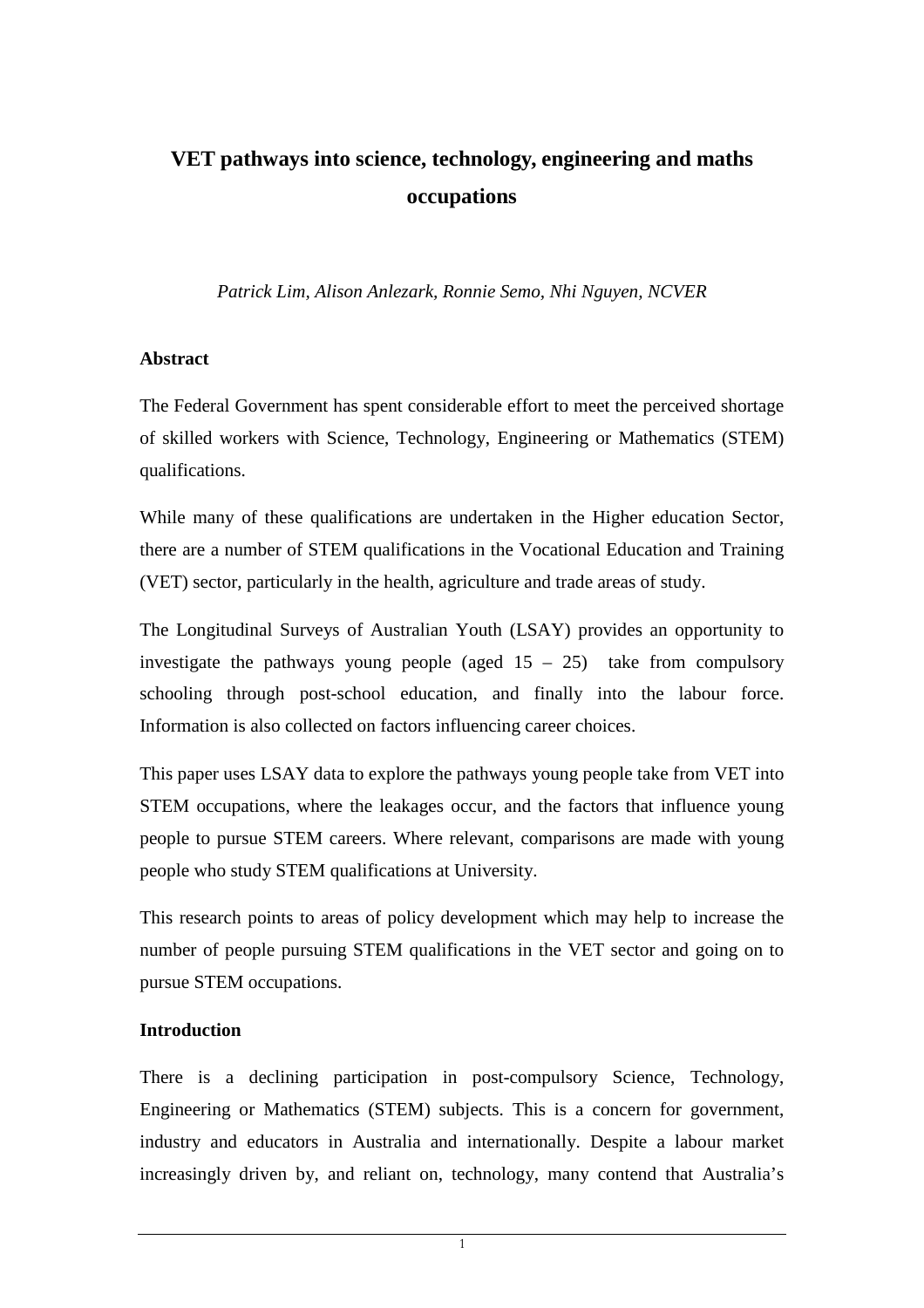workforce is now facing general skills shortages in these areas which will only get worse over time. Underlying shortages of suitably qualified teachers of science and maths are also concerning. National and state governments are keen to understand the reasons behind this apparent broad decline in interest, with considerable attention focused on how to encourage more students to study STEM in school and post-school studies.

This paper is based on a project NCVER undertook on behalf of The Department of Education, Employment and Workplace Relations (DEEWR) investigating pathways of individuals entering Science, Technology, Engineering and Mathematics (STEM) careers, and those undertaking STEM study both at school and in post-school education.

The research used data from the Longitudinal Surveys of Australian Youth (LSAY) from 3 different (Y95, Y98 and Y03) cohorts. LSAY is a longitudinal survey which interviews respondents each year until the reach the age of 25. In the first waves of the survey for the Y95 and Y98 surveys, respondents also undertake some testing to determine their mathematics and reading ability. The first wave of the Y03 cohort is obtained from the Programme of International Student Assessment (PISA) in which students are tested on various aspects of mathematics, reading, and science. The Y95 cohort were interviewed in 1995 when they were in Year 9, Y98 were first interviewed in 1998 when they were also in Year 9, and the Y03 cohort were first interviewed in 2003 when they were aged 15 years.

Our original paper, Anlezark *et al.* (2008) was focussed on those post-school, and occupations in STEM which were generally at Bachelor degree level or higher (Higher education.). For this paper, we have broadened the scope of STEM to include courses and occupations with qualifications from Certificate I to Advanced Diploma (VET). This enables us to compare and contrast movement in and out of the different levels of STEM courses, and allows us to determine differences between the two education sectors (VET and Higher educationucation).

The report is in four key areas. In the first section we use the Y95 LSAY cohort to investigate the level of STEM study while in Year 12 and the pathways from school into post-school courses in STEM.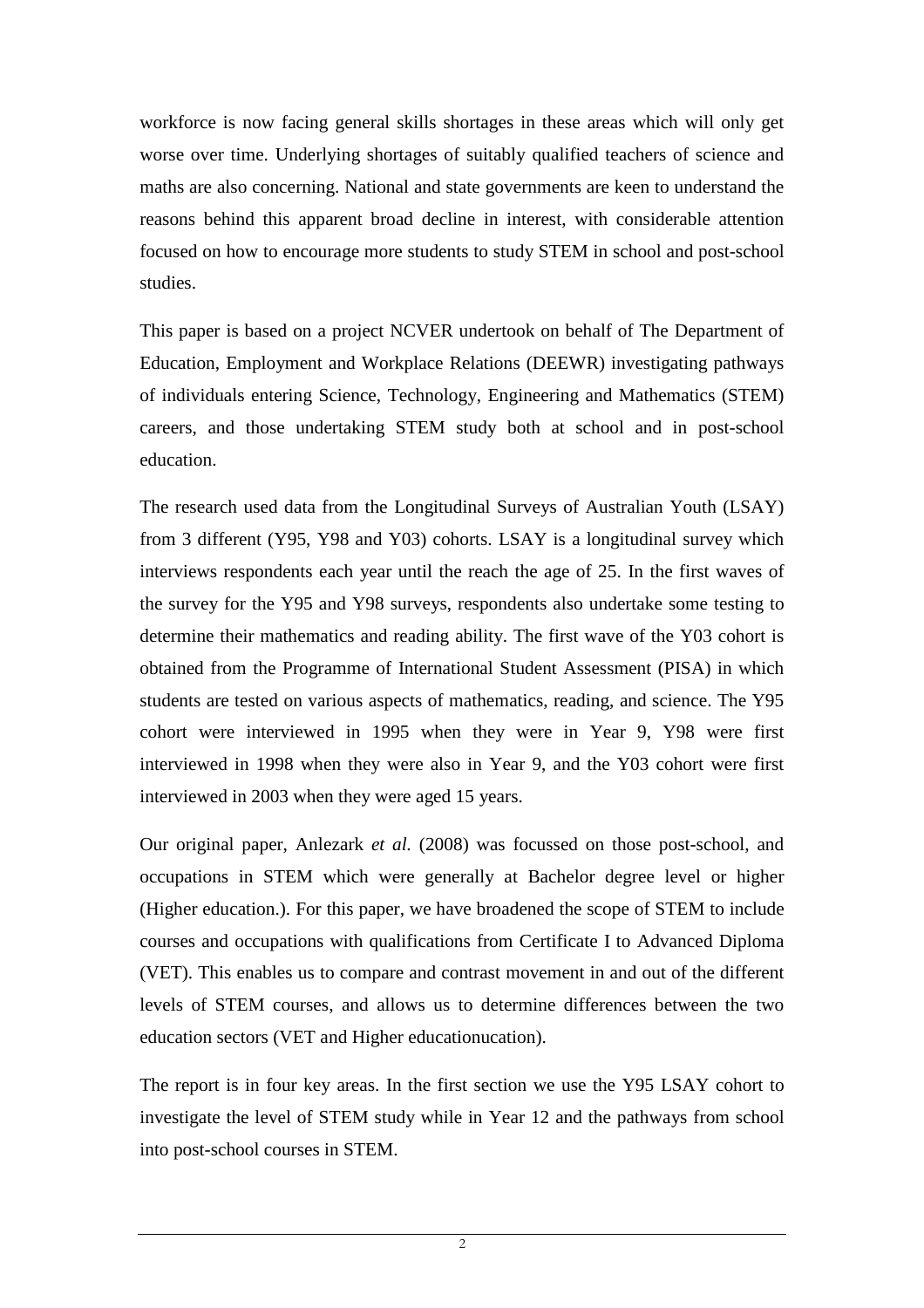In the second, we briefly use the Y98 LSAY cohort to determine the factors influencing the decision to undertake Year 12 STEM. In the third, we then use the Y03 LSAY cohort to determine what motivates young people to study STEM while at school and in post-school study. We also look at the reasons people don't study STEM, and discuss the factors which would need to be changed to influence young people to undertake STEM study post-school.

Finally, we use the data from the Y05 cohort to investigate the pathways from postschool STEM into STEM occupations at age 25 and the background characteristics of who are working in a STEM career.

We end with some conclusions and highlight some further areas that could warrant further research.

#### **What is STEM?**

The definition of what is a STEM subject in school, STEM course and STEM occupation are based on several different classification code frames.

In Year 12, LSAY respondents are asked what subjects they are doing. The national subject lists is comprehensive and NCVER in consultation with DEEWR determined which of these subjects were to be classified as STEM subjects. An individual is classified as studying STEM in Year 12 if they were studying two or more subjects in broad categories of science, maths and computing/information technology in Year 12.

For post-schooling courses, LSAY asks questions on their field of study. These are then coded by the data collection agency to the Australian Standard Classification of Education (ASCED), codes 01 to 06 (ABS 2001). Some examples of the types of fields of education coded as STEM include: mathematics, automotive electrics and electronics, engineering, agricultural science, etc. A full listing of STEM courses classified as STEM (by ASCED code) can be found in Appendix A

LSAY asks questions about current and intended occupations. These are coded to standard occupation classifications (ASCO), from which they are categorised in STEM occupations (refer to Appendix A for a detailed list)

The level of study is not taken into consideration when coding a field of study or occupation as STEM. In this report, we classify VET study as anyone who has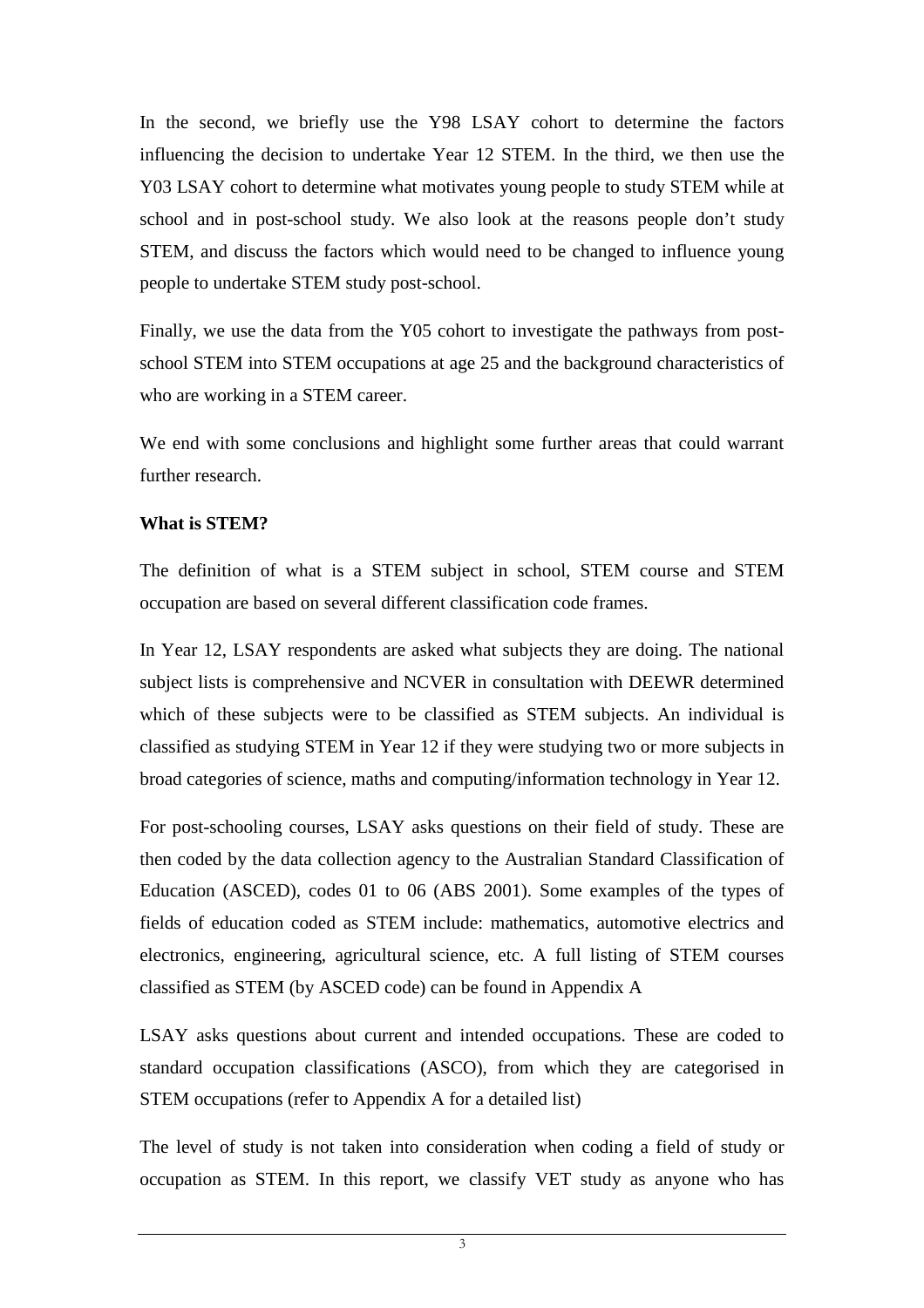completed a Certificate I to Advanced Diploma and Higher education study as anyone who has completed a Bachelor's degree or higher. These definitions are used for the remainder of the paper to differentiate VET from Higher education.

#### **Pathways from school into post school STEM study**

In this section we explore the pathways from secondary school into post-school study. In the first part, we identify the percentage of respondents who undertook a STEM course of study whilst at school (Figure 1) and in the second part we investigate the proportion of respondents who undertook STEM study post school (Figure 2). We then present the demographics of post-school STEM students by sector to determine if there are differences between those doing VET and Higher education STEM courses.

Those undertaking Year 12 STEM are the individuals that provide the supply into post-school STEM study and onto STEM occupations If we can get students interested and undertaking solid STEM subject while at school then we can move someway towards addressing future skills shortages. From the results, we observe that 60% of all respondents undertook two or more STEM subjects while in Year 12 (Figure 1). We note that males are more likely than females to undertake STEM subjects in Year 12.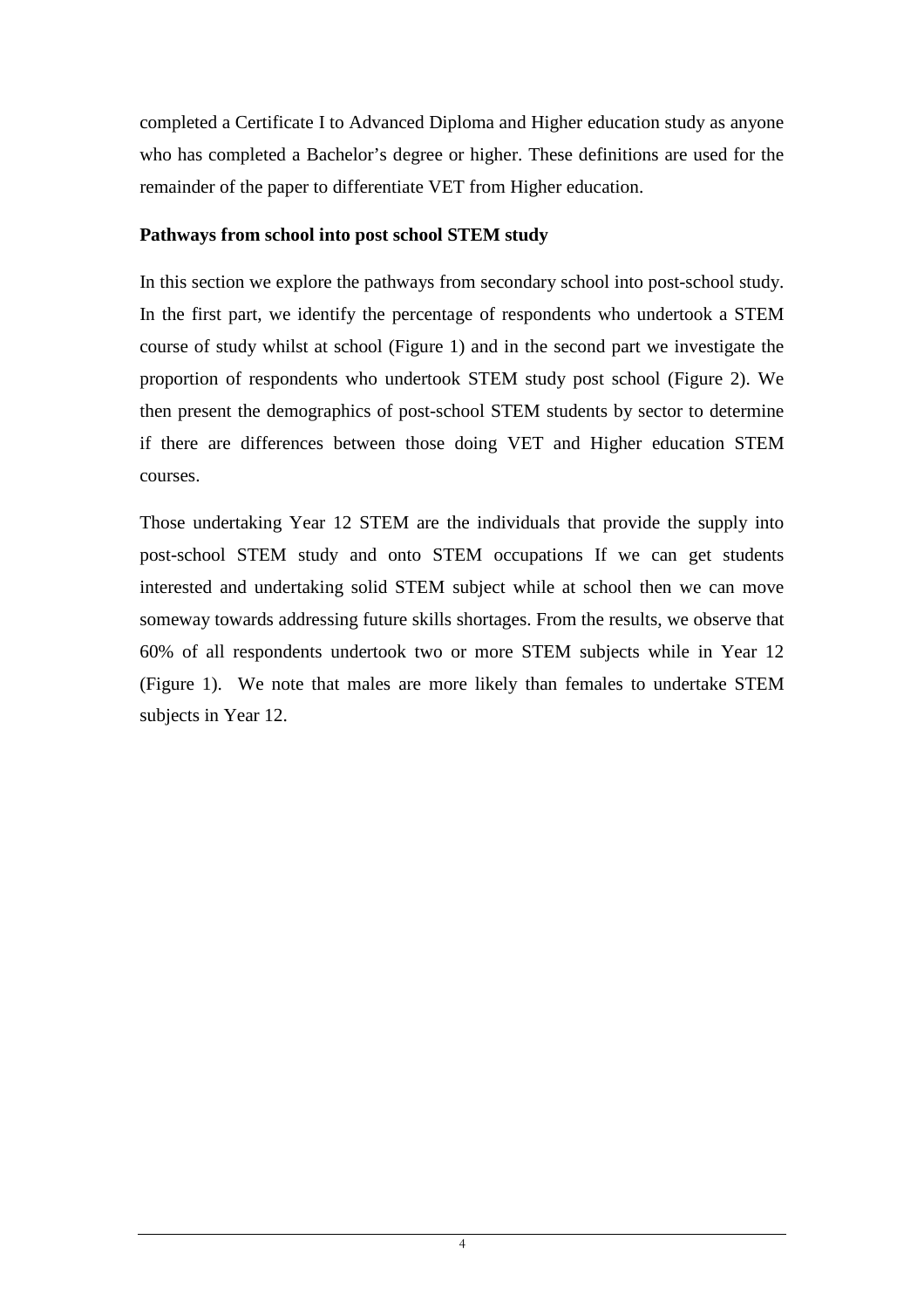

**Figure 1: Percentage of students undertaking STEM subjects in Year 12 by gender** 

Given that we have a reasonable pool of students undertaking STEM in Year 12, it is important that we investigate the retention of these students into post-school STEM courses. Figure 2 presents the percentage of respondents undertaking VET STEM (Cert I – Adv. Diploma), Higher education STEM (Bachelor degree or higher), postschool study in STEM (all levels) and no post-school study by gender and their Year 12 STEM status (ie: did they do Year 12 STEM?).

From Figure 2, we observe that of those respondents that undertook school STEM, approximately 40% of both males and females go on to Higher education. STEM study. A further 22% of males undertake VET STEM study, whereas less than 10% of females undertook VET STEM. This may be because males are more likely to undertake apprenticeships (of which some) which are classified as STEM courses. Females are much more likely to be undertaking courses which are not STEM, such as clerical and administration type VET courses.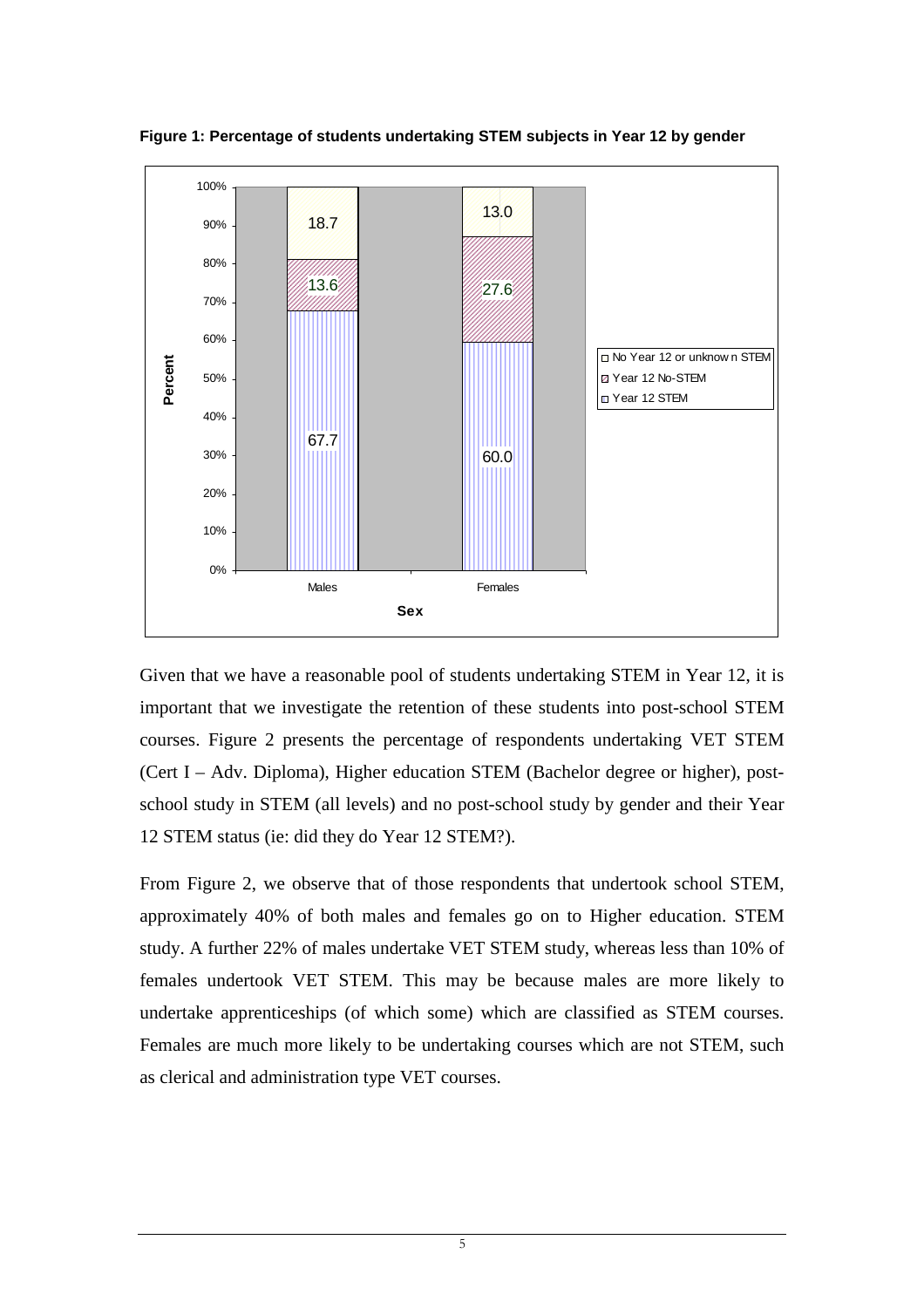For those who do not undertake school STEM, approximately 35% of males undertake STEM post school (mostly at VET level) and less than 20% of females undertake STEM study post school (mostly at Higher education. level).

The results indicate that a pathway into Higher education post-school STEM may be pre-determined based on school subject choices, however a VET STEM post-school pathway is equally likely to be taken without studying school STEM. Females are unlikely to undertake VET STEM regardless of their school choices. This is consistent with post-school VET more generally:- NCVER's Student and Courses data (2007) show that the most common VET fields of study for females are management and commerce, society and culture, food and mixed field programmes (ie non-STEM courses) whereas for males, the most common fields are STEM type courses in engineering and related technologies, management and commerce and architecture and building.





We now look at the demographics of those who undertake VET and Higher education. STEM (Table 1) using the Y95 cohort. It is clear that there is even split of

6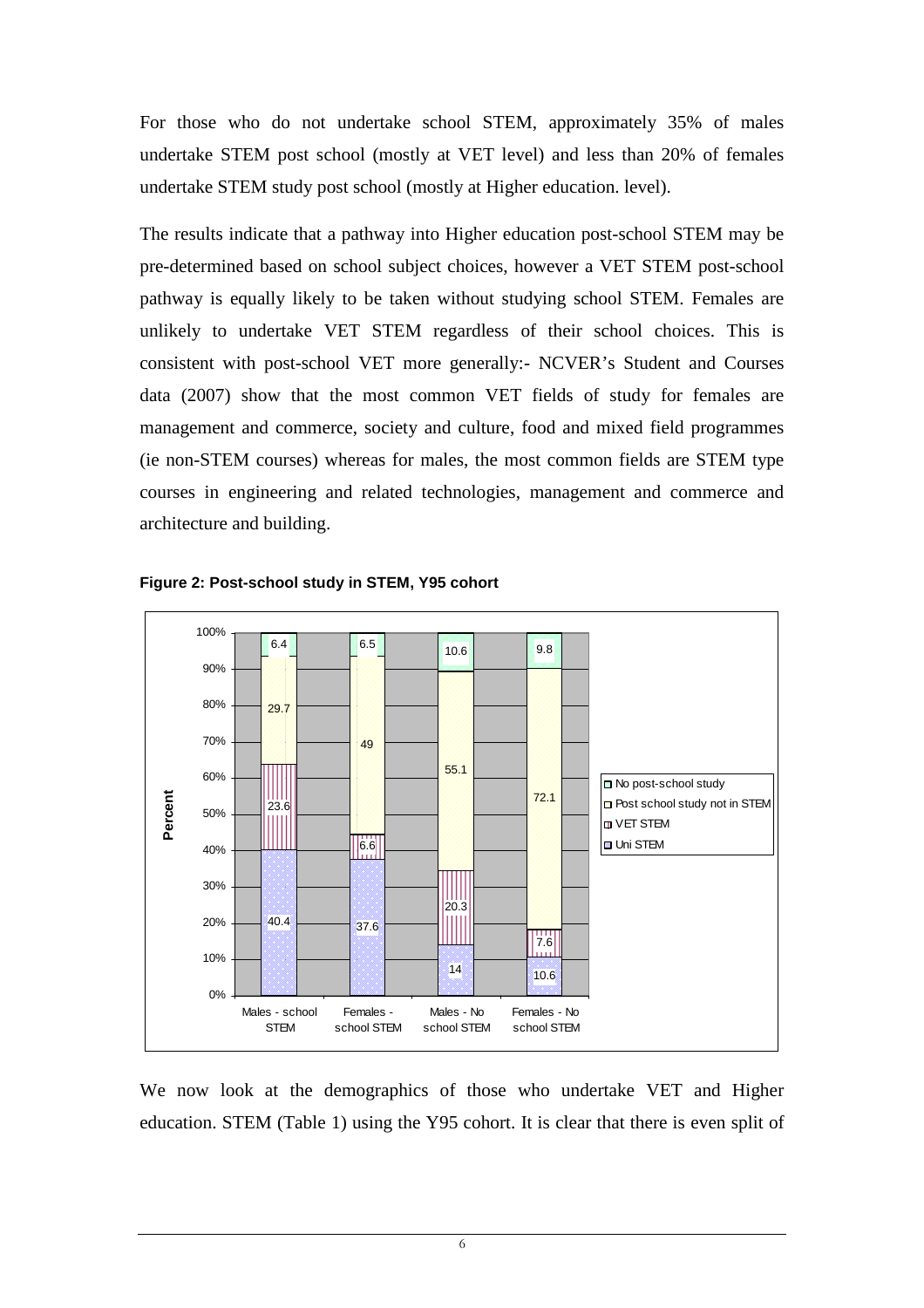males and females who undertake Higher education STEM. However, males (73%) are more likely than females (27%) to be undertaking VET STEM.

If we consider a respondent's country of birth (if outside of Australia), we notice that those born in a non-English speaking country are more likely to be undertaking STEM at Higher education level than undertaking VET. Respondents from metropolitan areas are more likely to undertake Higher education STEM whereas there is more VET STEM in the rural/remote localities (most likely due to proximity of TAFEs and other VET service providers). Those from government schools are more likely to undertake VET STEM than those who went to catholic or independent schools.

In terms of Year 9 achievement in mathematics, those in the top two achievement quartiles are more likely to undertake Higher education. STEM whereas those in the bottom two quartiles are more likely to undertake VET STEM.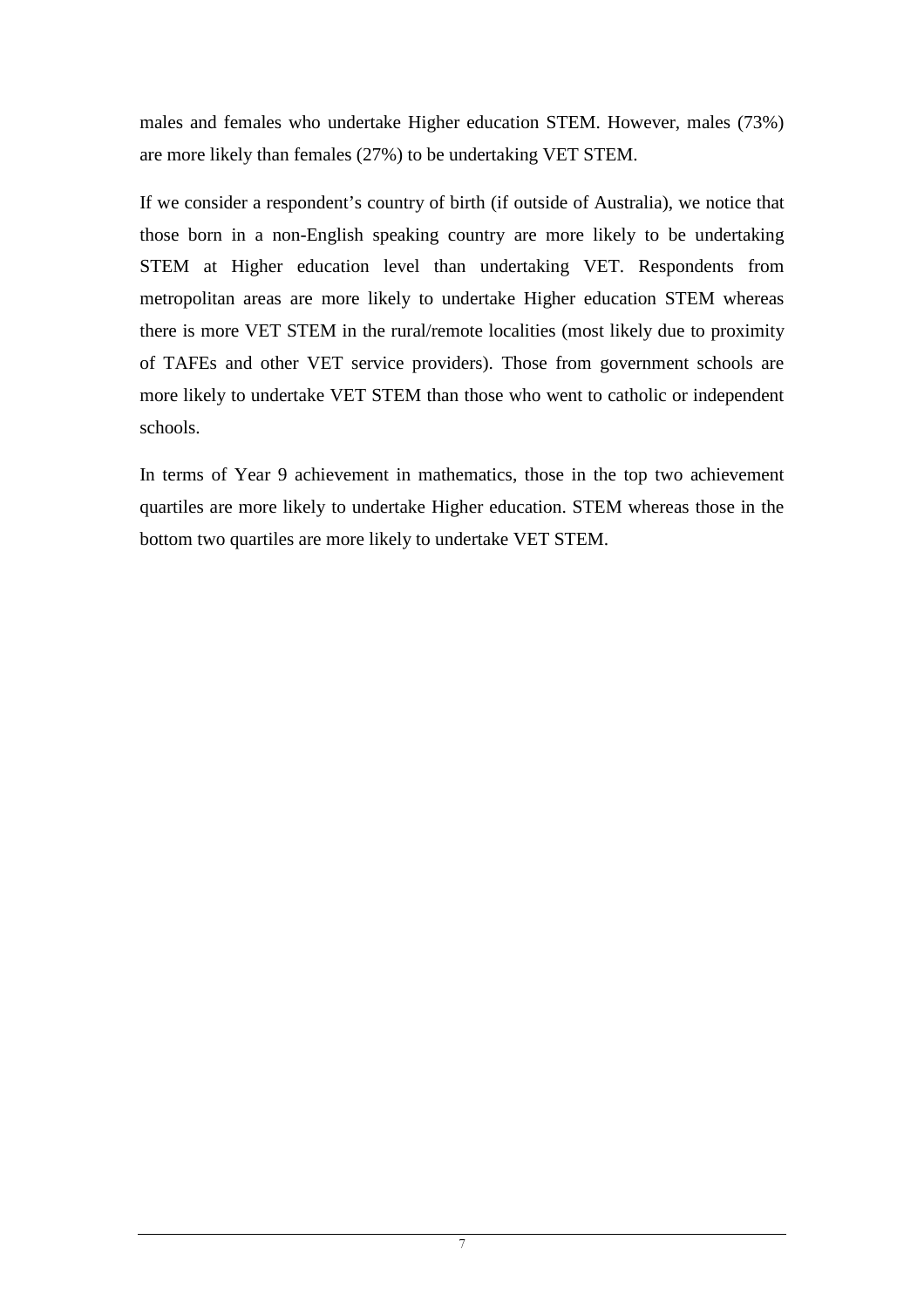|                                                | All                           |                     |  |  |  |  |
|------------------------------------------------|-------------------------------|---------------------|--|--|--|--|
| Demographics                                   | Higher education.<br>STEM (%) | <b>VET STEM (%)</b> |  |  |  |  |
| Gender                                         |                               |                     |  |  |  |  |
| Male                                           | 50                            | 73                  |  |  |  |  |
| Female                                         | 50                            | 27                  |  |  |  |  |
| <b>Aboriginal and Torres Strait Islander</b>   |                               |                     |  |  |  |  |
| No                                             | 99                            | 97                  |  |  |  |  |
| Yes                                            | 1                             | 3                   |  |  |  |  |
| <b>Respondent's Country of Birth</b>           |                               |                     |  |  |  |  |
| Born in Australia                              | 86                            | 93                  |  |  |  |  |
| Overseas - English<br>speaking country         | 2                             | 3                   |  |  |  |  |
| Overseas - Non-<br>English speaking<br>country | 12                            | 4                   |  |  |  |  |
| Size of residential location in 1995           |                               |                     |  |  |  |  |
| Metropolitan Area (><br>100,000)               | 60                            | 47                  |  |  |  |  |
| Regional Area (1,000 to<br>99,999)             | 25                            | 25                  |  |  |  |  |
| Rural/Remote (< 1,000)                         | 15                            | 28                  |  |  |  |  |
| <b>School Type</b>                             |                               |                     |  |  |  |  |
| Government                                     | 58                            | 77                  |  |  |  |  |
| Catholic                                       | 22                            | 15                  |  |  |  |  |
| Independent                                    | 19                            | 8                   |  |  |  |  |
| <b>Maths Achievement Quartile</b>              |                               |                     |  |  |  |  |
| Lowest                                         | $\boldsymbol{7}$              | 24                  |  |  |  |  |
| Second                                         | 18                            | 32                  |  |  |  |  |
| Third                                          | 34                            | 25                  |  |  |  |  |
| Highest                                        | 42                            | 19                  |  |  |  |  |

**Table 1: Demographics of those who undertake STEM study in VET or Higher education, Y95 cohort.** 

In this section we have shown that VET STEM is dominated by males, primarily from regional and remote area, Australian born from government schools and not from the highest maths achievement quartiles. In contrast, entry in Higher education STEM is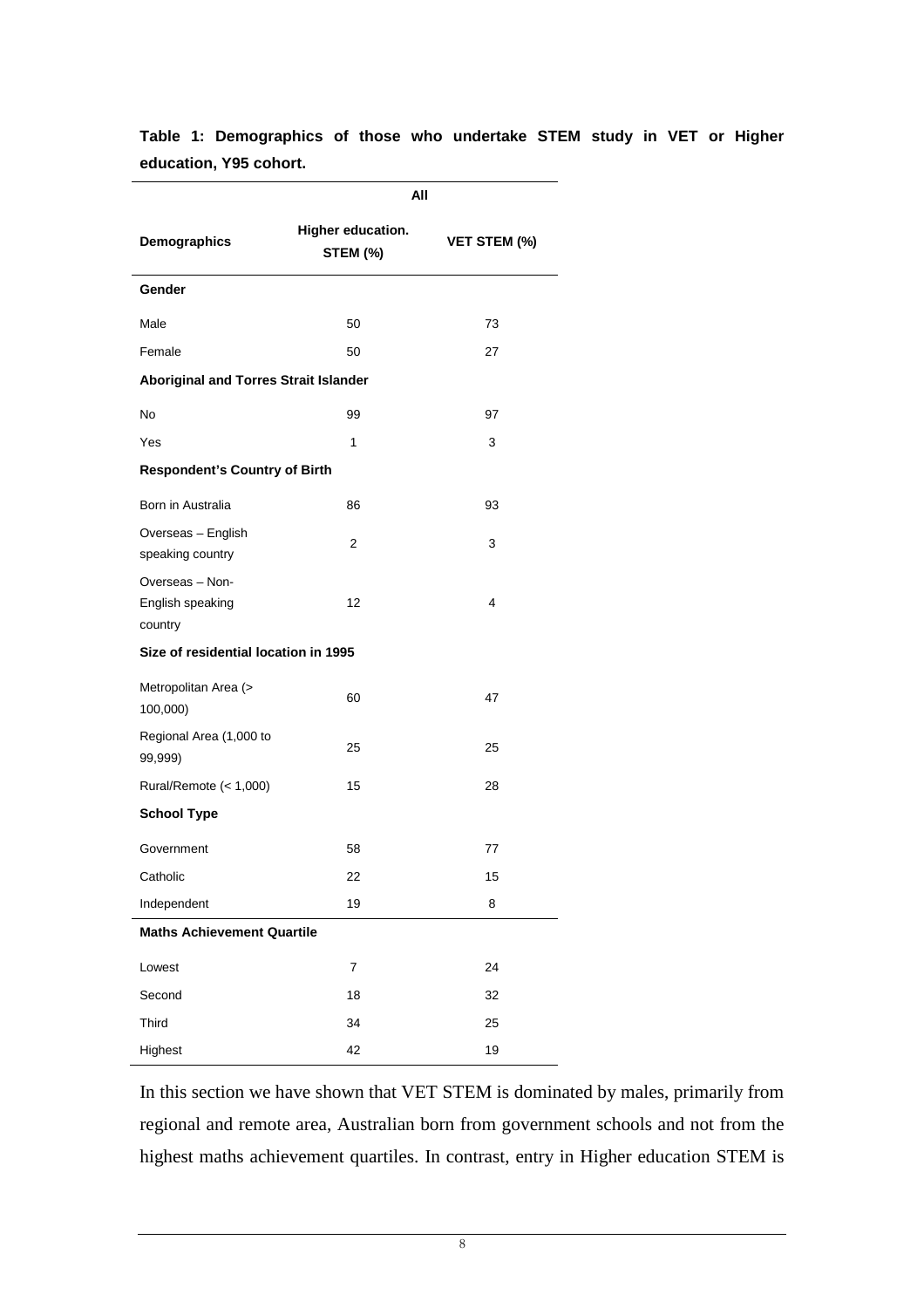generally from those in the top half of the maths achievement quartiles, evenly split between males and females and comprises migrants whose country of birth is not English speaking.

These results appear consistent with VET compared with Higher education, and so may not restricted to study in STEM (Curtis 2008).

If we wish to address the perceived skills shortages of people who undertake STEM courses post-school then we need to concentrate on the two different pathways, Higher education and VET. Those on the Higher education. trajectory need to be targeted at the school level, so that they undertake some STEM subjects in Year 12. Our results show that a low proportion of respondents enter a Higher education. STEM course with no Year 12 STEM. In terms of the VET trajectory, Year 12 STEM does not seem so important as a post-school STEM study requirement and, and while there is a gain for males, it does not provide incentive for females. Given that females are more likely to use the advice of career guidance counsellors more than males ,one way to address this is could be to attract more females into post-school VET STEM through better careers advice at school (Anlezark *et al.* (2008)).

#### **What motivates young people to undertake STEM in Year 12 and beyond?**

#### *Year 12 STEM*

In the original report, we used a series of logistic regressions to investigate the factors that influenced young people's pursuit of STEM in Year 12. The results of these regressions (results not presented) show that a young person's own future career aspiration, their self-concept of ability in STEM subjects, and their achievement in mathematics testing in Year 9 were important indicators of motivating a young person to undertake STEM in Year 12. The implication here is to ensure that young people receive good quality careers advice well before (ie: Year 8/9) choosing their senior school subjects. It is also important that career advisors are familiar with what a STEM career is and what the pathways into them might be.

The Y98 cohort was used to investigate the career aspirations of those students who were and were not undertaking STEM in Year 12. Those respondents who did two or more STEM subjects in Year 12 were more likely to want to work in a STEM career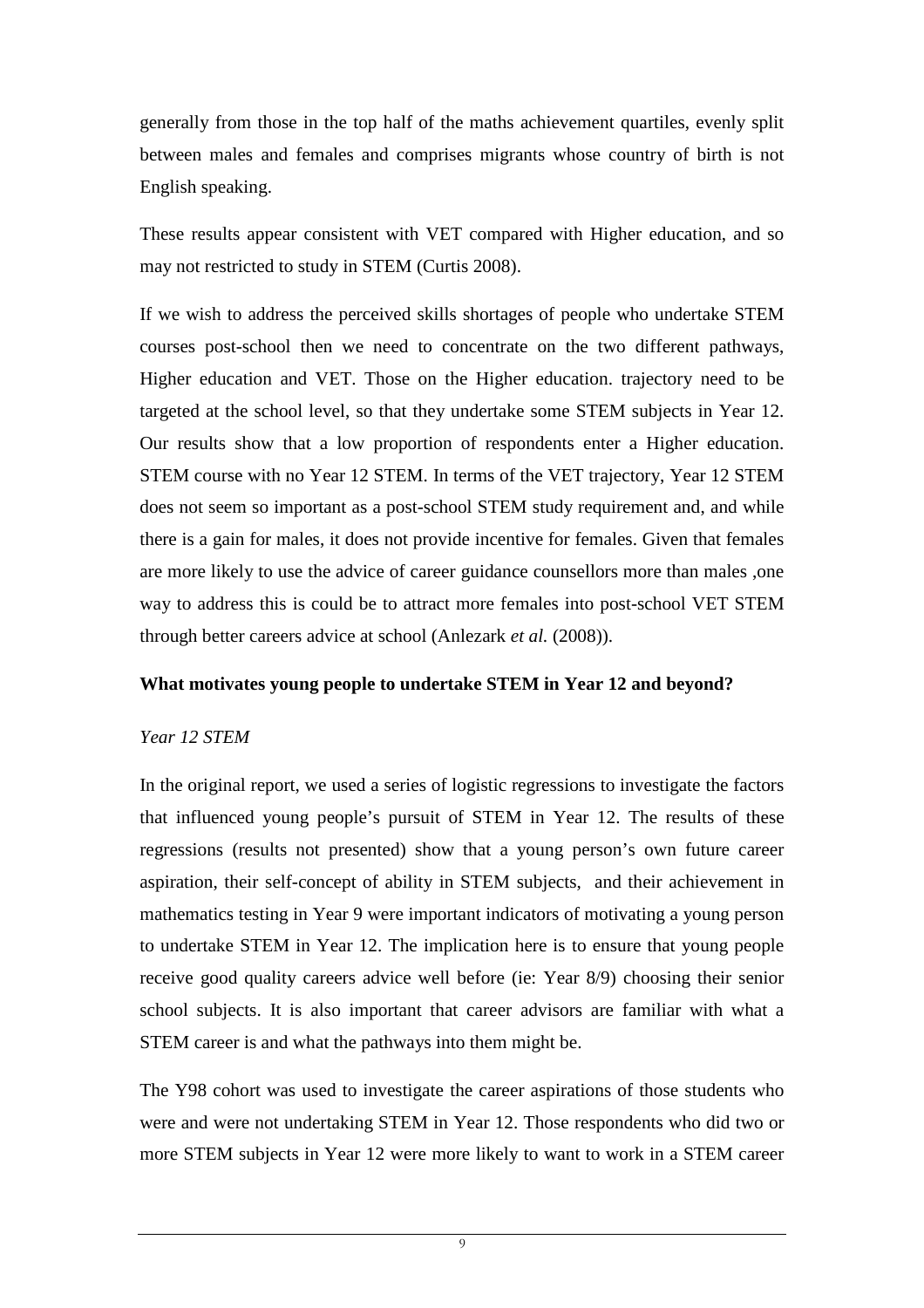when asked in Year 10 than those who did not undertake any STEM in Year 12 (Table 2), but this isn't high. Of interest are the 42% of those who studied STEM in Year 12 but did not want to pursue a STEM occupation.

|                        | STEM in Year 12 |                |              | Did not do STEM in Year 12 |                |              |
|------------------------|-----------------|----------------|--------------|----------------------------|----------------|--------------|
| <b>Y98</b>             | Males           | <b>Females</b> | <b>Total</b> | Males                      | <b>Females</b> | <b>Total</b> |
|                        | %               | %              | %            | %                          | %              | %            |
| <b>STEM career</b>     | 29              | 27             | 28           | 10                         | 6              |              |
| <b>Non-STEM career</b> | 38              | 46             | 42           | 60                         | 64             | 63           |
| Don't know             | 30              | 22             | 26           | 27                         | 24             | 25           |
| <b>Missing</b>         | 3               | 4              | 4            | 3                          | 6              | 5            |
| All (%)                | 100             | 100            | 100          | 100                        | 100            | 100          |
| Total (N)              | 283             | 244            | 527          | 330                        | 609            | 938          |

**Table 2: Career aspirations of STEM and non-STEM school students by gender, Y98 in 2000 (%)** 

We observe that while wanting to undertake a STEM career may influence a person's desire to undertake Year 12 STEM, not wanting to have a STEM career has a strong influence on the decision not to do STEM in Year 12. Around 60% of both males and females who did not do STEM in Year 12 indicated that they did not want a STEM career.

Table 2 indicates a low proportion (28%) motivated by a STEM career even amongst those doing STEM subjects at school (and even less for those not doing STEM).

The following section used data from the Y03 cohort which contained an additional series of questions asked in 2007 at age 19 about factors which influence decisions on whether or not to study STEM subjects post-school.

#### *Factors which influence decisions about post-school study in STEM*

 $\overline{a}$ 

Of the 6657 young Australians who were in the Y03 LSAY cohort in 2007, a third indicated they studied STEM subjects in Year 12 and had gone on to post-school study<sup>1</sup>. Of this group, just over half (55%) indicated that they were studying a science, engineering, mathematics or IT- related post-school course. Most of this self-

<sup>&</sup>lt;sup>1</sup> This is relatively consistent with the Y95 cohort (Figures 1 and 2) despite it being from the Y03 cohort.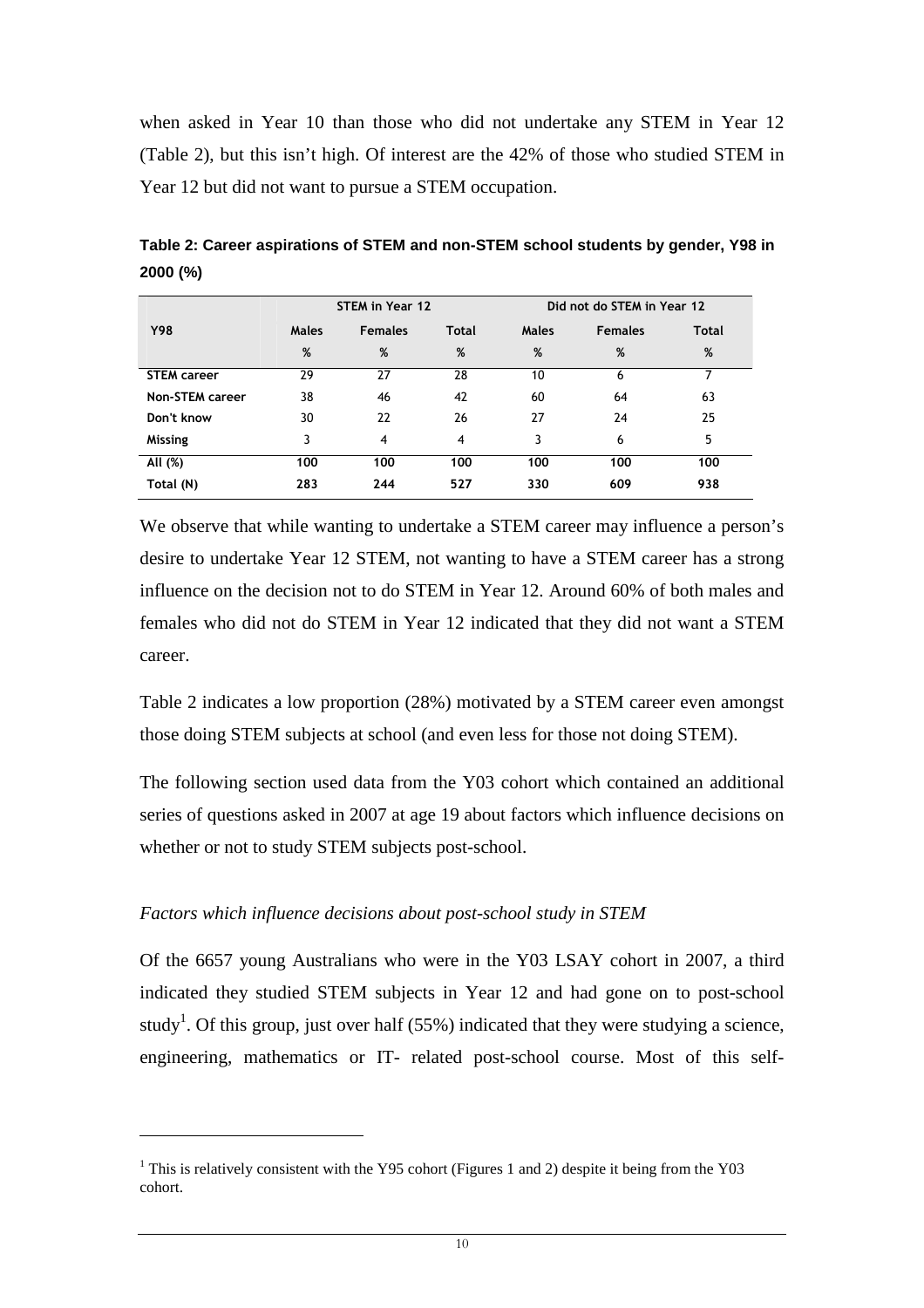identified post-school STEM study was in natural and physical sciences and health related courses.

Students studying these post-school STEM courses were asked about the importance of a range of factors on their decision to study science, engineering, maths or IT, the results of which are contained in the figure below.



**Figure 3: Factors influencing decisions to study post-school STEM courses** 

\*excludes don't know responses,  $1 =$  very important,  $5 =$  not at all important Source: LSAY Y03, 2007 interviews, those who self-identified studying a STEM-related qualification post-school in 2007 n=1221.

The most important factors for young people in their decision to study STEM postschool were the employment prospects offered by STEM careers, a personal motivation to work in a career in this field, and school performance in STEM subjects. The influence of others was seen as being of relatively lesser importance, but having good science or maths teachers in high school was seen as influential for almost two-thirds of those who went on to post-school STEM study. Teachers were perceived as being more influential than parents, and more important as an influencing element than science-related experiences at high school. The influence of careers advice was seen as relatively unimportant. This suggests that factors which influence choices for post-school STEM study are well developed long before students leave school.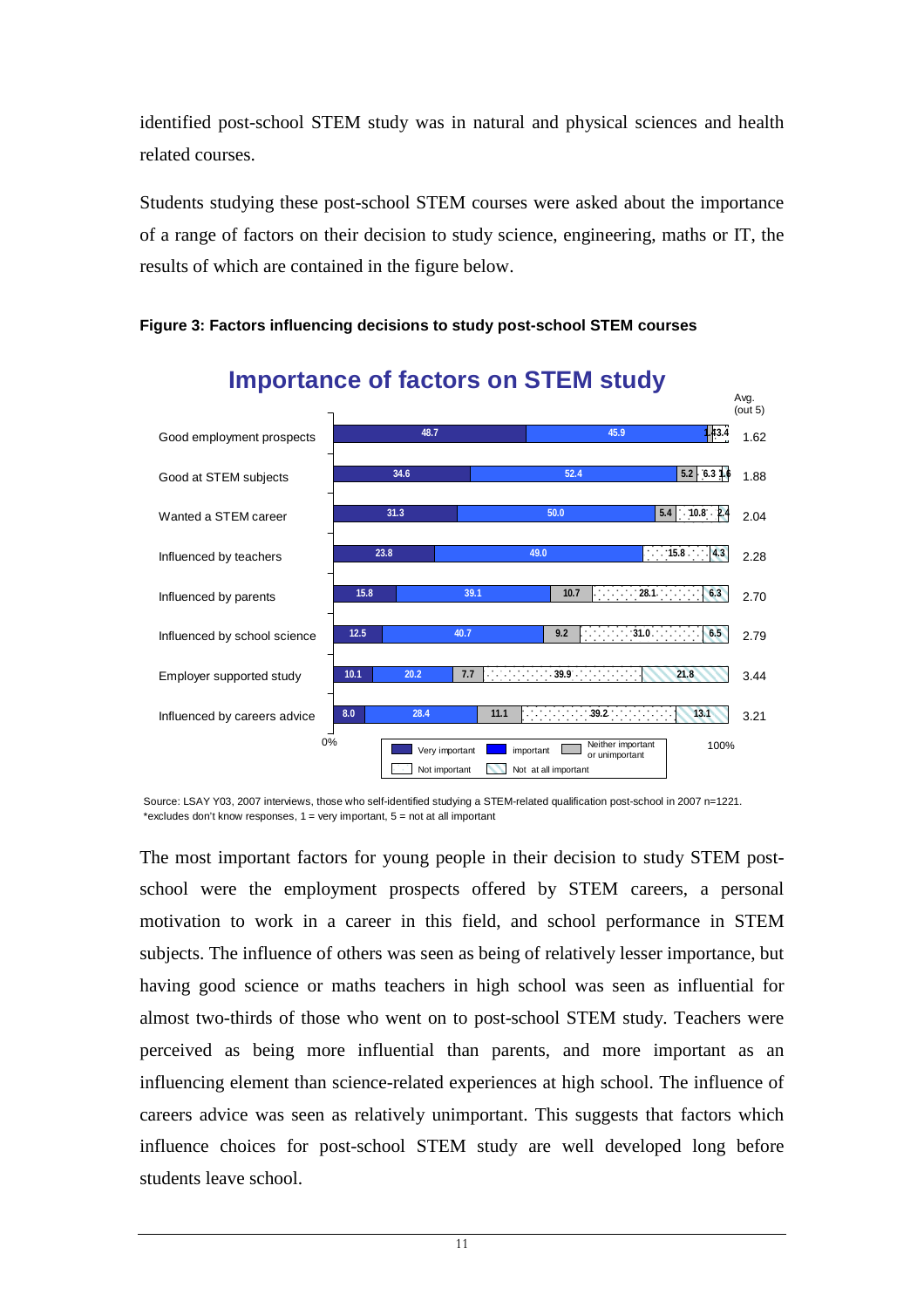*Factors which influence decisions about post-school study in areas other than STEM* 

Some 45% of 19 year olds in the Y03 cohort who had studied STEM subjects in Year 12 indicated that, although they were currently studying, it was in a non-STEM related field.

A third of this non-STEM study was in the field of management and commerce courses and a further 28% in society and culture courses. For females studying non-STEM courses, these fields were equally popular; however, for males, there was a preference for management and commerce, accounting for 35% of their non-STEM study.

These students were then asked about the importance of a range of factors on their decision to study in a non-STEM related field, the results of which are contained in Figure 4.





## **Importance of factors on non-STEM study**

\*excludes don't know responses, 1 = very important, 5 = not at all important Source: LSAY Y03, 2007 interviews, those who were studying, but not in a STEM-related qualification post-school in 2007 n=1013.

Here, we find the converse for decisions not to study STEM, namely a lack of personal motivation which drives the desire not to work in a STEM career. However, unlike motivators of post-school STEM study, the influence of others appears more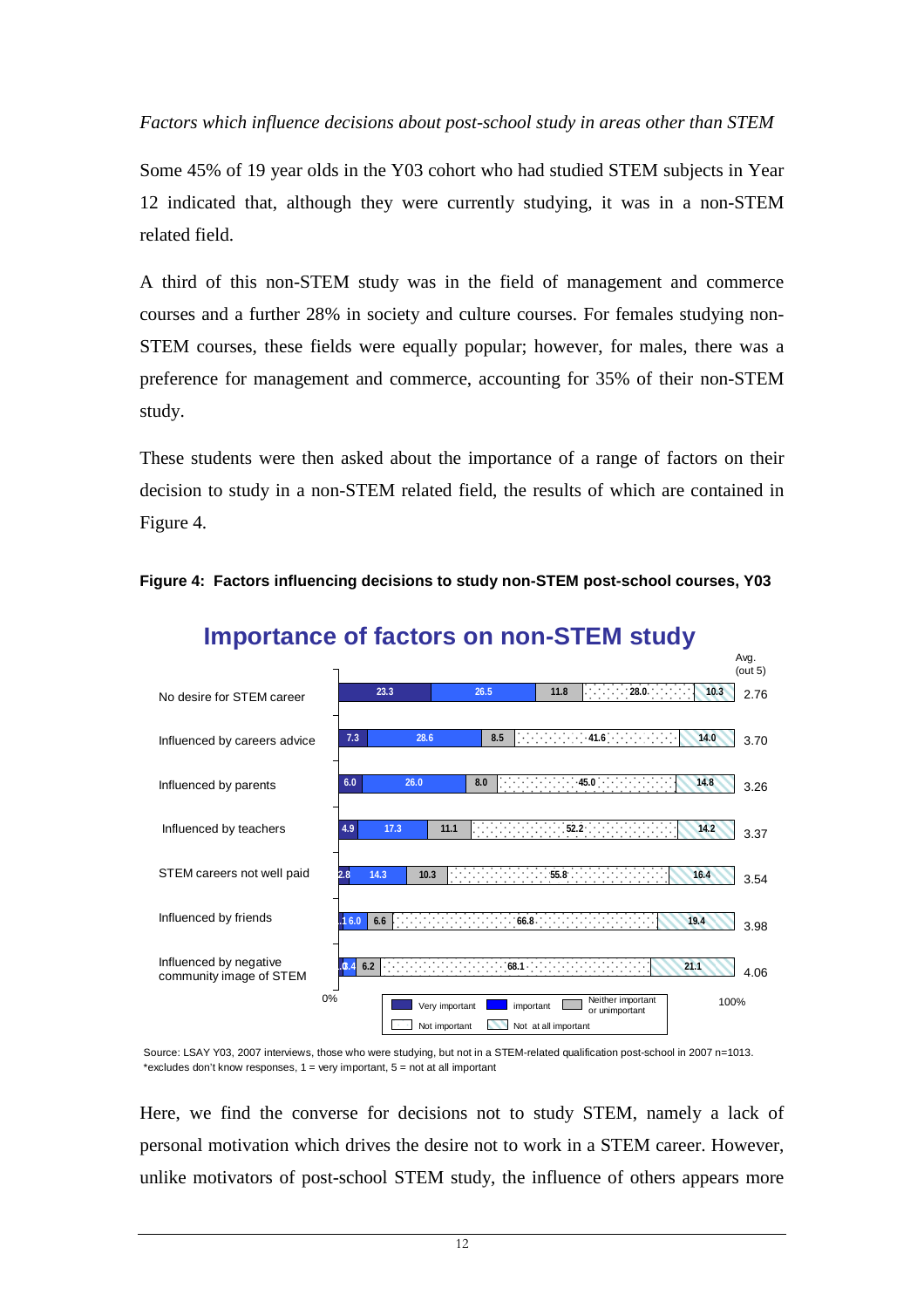important (% same, ranking higher) in influencing non-STEM study, particularly from careers advisors. Negative community perceptions and the influence of friends have a negligible influence on choices not to study STEM subjects.

#### *Factors which would need to be changed to consider studying post-school STEM*

The majority (60%) of those who were studying non-STEM courses indicated that nothing could have influenced them to study science, engineering, or maths. Of those who indicated that they might have been influenced to study STEM, factors cited as potentially influential included better performance in STEM subjects at school, more STEM careers information, financial incentives to study STEM or higher perceived future remuneration, a more positive image for STEM careers, and better STEM teachers and teaching methods in school.

| Factor                                            | % who mentioned (verbatim) |                 |  |
|---------------------------------------------------|----------------------------|-----------------|--|
|                                                   | Males $(n=631)$            | Females (n=590) |  |
| <b>Nothing</b>                                    | 60.8                       | 60.3            |  |
| <b>Better marks</b>                               | 9.1                        | 10.3            |  |
| More STEM careers information                     | 8.6                        | 6.8             |  |
| Financial study incentives or future remuneration | 4.8                        | 3.4             |  |
| Improved image of STEM career                     | 2.8                        | 3.2             |  |
| Better teachers or teaching methods               | 1.5                        | 2.8             |  |

**Table 3: Factors which would need to change to consider STEM study by gender, Y03** 

\* Source: Y03 students studying in 2007, but in non-STEM study areas, who suggested other factors.

In summary, this section has demonstrated that self-motivation in pursuing a career that has good employment prospects and a desire to study in an area of strong academic ability appear to be key motivators in post-school STEM study. The school environment also has a role to play in engaging students with science and other STEM subjects.

Having good science teachers in high school is seen as an important motivator for pursuing post-school STEM study for almost three-quarters of young people. Teachers are more influential on young people's decisions to undertake post-school STEM study than their actual science experiences in high school, and more influential than advice given by parents and careers advisors.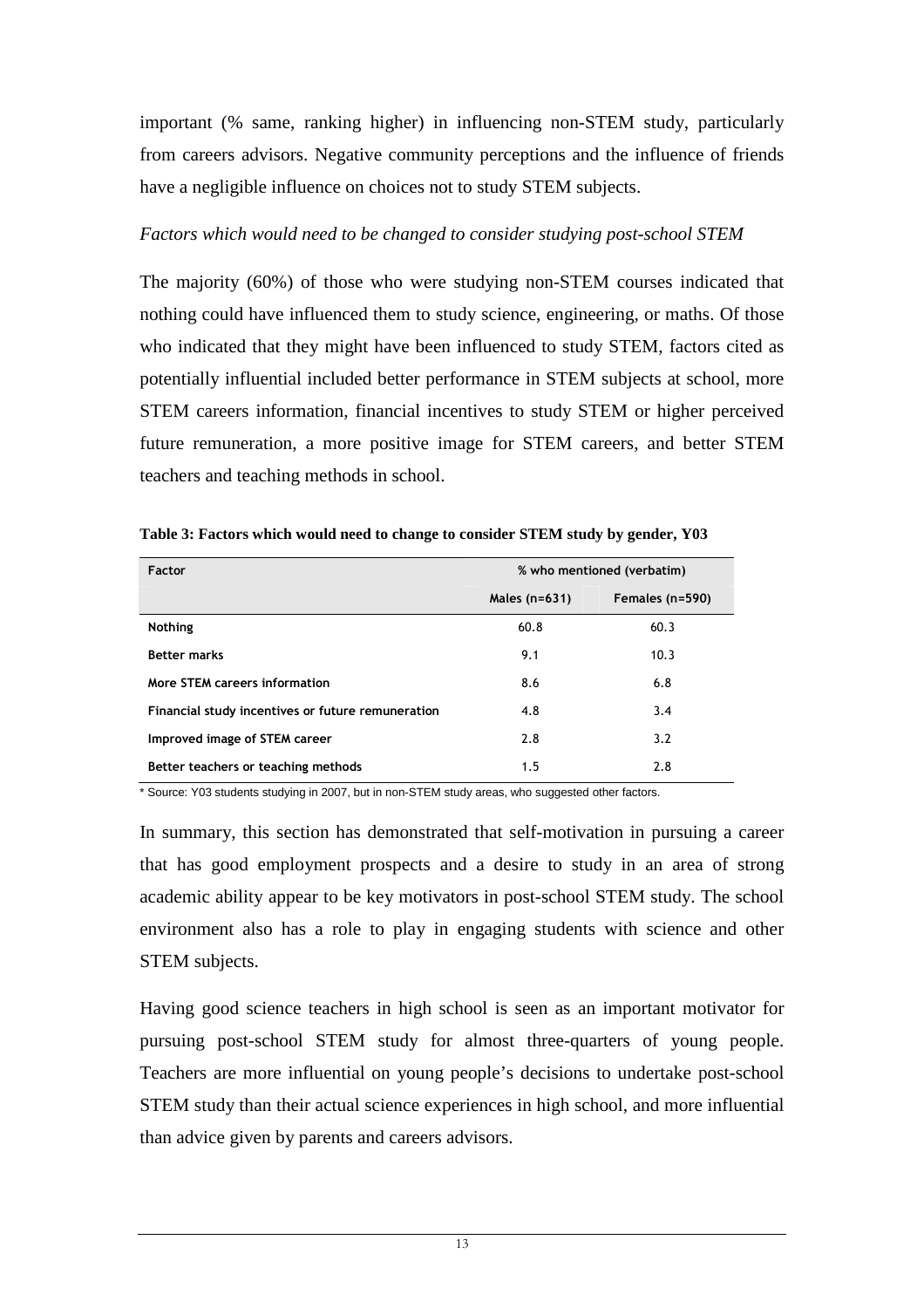By comparing the importance given to careers advisors on decisions to study and not to study STEM subjects, we conclude that careers advisors are perceived to be more influential in steering young people away from, rather than into, STEM careers.

### **Pathways from post-school STEM into STEM occupations**

Of those who undertook Year 12 STEM and post-school STEM study at the Bachelor degree or higher level, approximately 40% are working in a STEM career at age 25. This indicates that more than 50% of those who undertook STEM studies are not working in an area related to their study. This is an area of significant leakage out of STEM.





In terms of VET study in STEM, there is a marked difference in retention between males and females, approximately 40% of males who undertook VET studies in STEM remain in a STEM career at age 25, whereas only half this number of females remain in a STEM career, and given the low proportions of females entering VET STEM this could be an area of concern.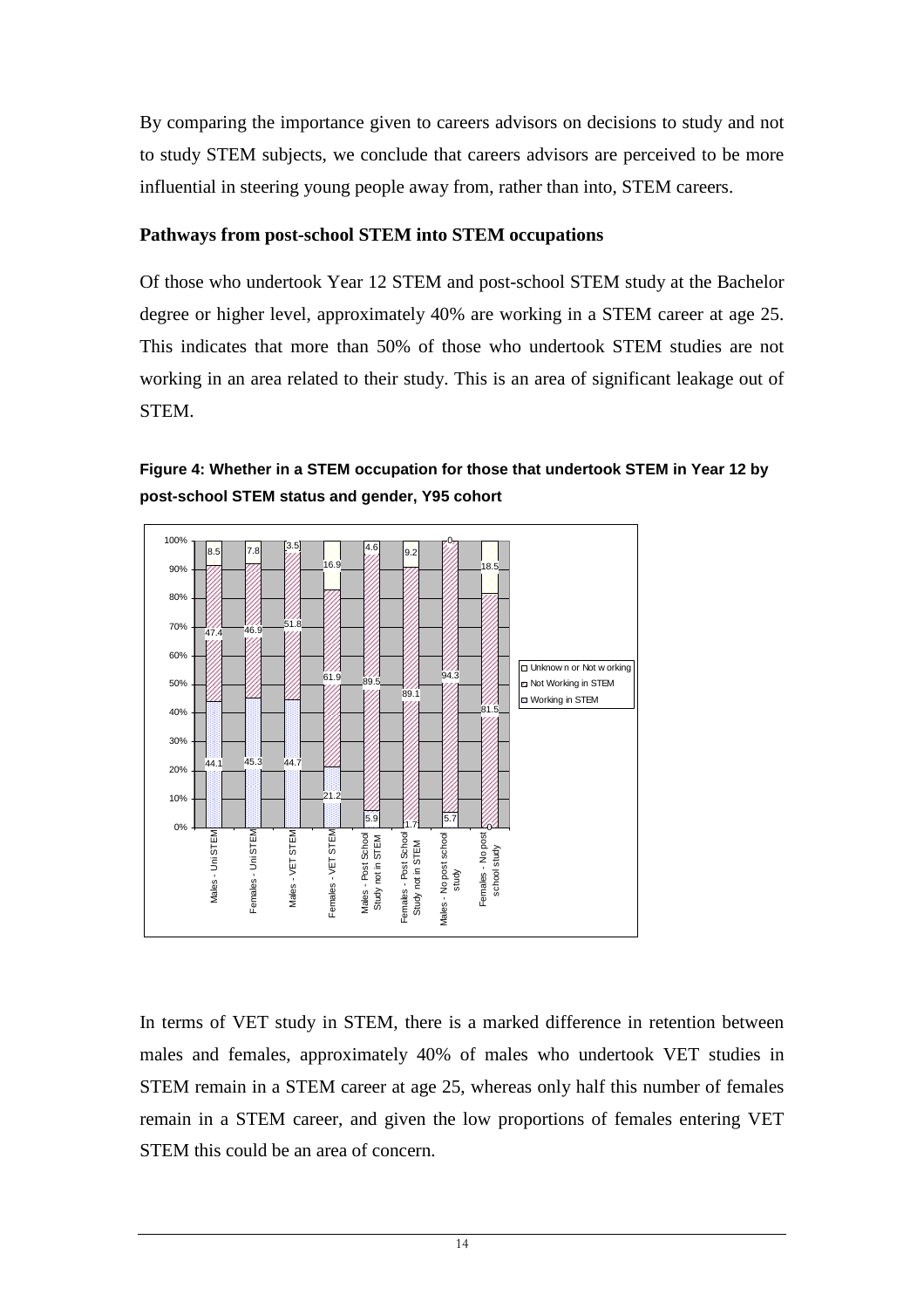If we consider those that do not undertake STEM in Year 12, we observe that the overall level of people working in a STEM career is low. The highest proportion of respondents working in a STEM occupation are females who undertook STEM studies at Bachelor degree or higher (30%). The occupations undertaken by this 30% include computing professionals and registered nurses. The gender differences of those working in STEM occupations for those who undertook VET STEM are no longer apparent for respondents who did not undertake STEM in Year 12.

The results show that it is uncommon for an individual to move into a STEM occupation without undertaking some form of STEM training (be it at Year 12 or post-school level).



**Figure 5: Whether in a STEM occupation for those who did not undertake STEM in Year 12 by post-school STEM status and gender, Y95 cohort** 

The pathways into STEM occupations is linear with the majority undertaking STEM in Year 12 and then post-school STEM study either at VET or Bachelor or higher levels.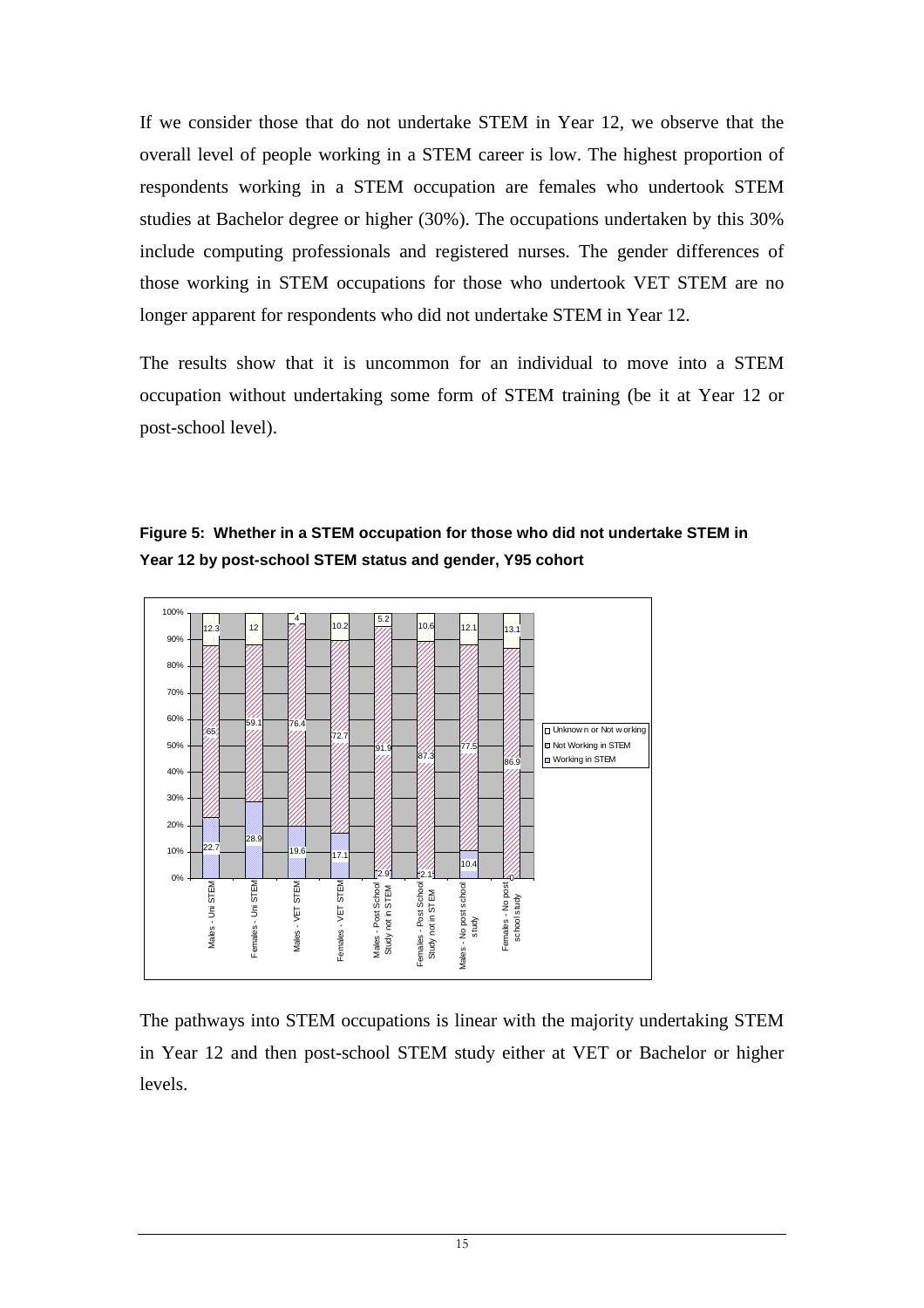|                                              | <b>Males</b>              |                               | <b>Females</b>                  |                                  |  |  |  |
|----------------------------------------------|---------------------------|-------------------------------|---------------------------------|----------------------------------|--|--|--|
| Demographic                                  | In STEM<br>occupation (%) | Not in STEM<br>occupation (%) | In STEM<br>occupation<br>$(\%)$ | Not in STEM<br>occupation<br>(%) |  |  |  |
| <b>Aboriginal and Torres Strait Islander</b> |                           |                               |                                 |                                  |  |  |  |
| No                                           | 30                        | 70                            | 16                              | 84                               |  |  |  |
| Yes                                          | 20                        | 80                            | 16                              | 84                               |  |  |  |
| <b>Respondent's Country of Birth</b>         |                           |                               |                                 |                                  |  |  |  |
| Born in Australia                            | 28                        | 72                            | 15                              | 85                               |  |  |  |
| Overseas - English Speaking country          | 25                        | 75                            | 10                              | 90                               |  |  |  |
| Overseas - Non-English speaking<br>country   | 37                        | 63                            | 25                              | 75                               |  |  |  |
| Size of residential location in 1995         |                           |                               |                                 |                                  |  |  |  |
| Metropolitan area (> 100,000)                | 27                        | 73                            | 15                              | 85                               |  |  |  |
| Regional area (1,000 to 99,999)              | 31                        | 69                            | 17                              | 83                               |  |  |  |
| Rural/Remote (< 1,000)                       | 31                        | 69                            | 15                              | 85                               |  |  |  |
| <b>School Type</b>                           |                           |                               |                                 |                                  |  |  |  |
| Government                                   | 30                        | 70                            | 15                              | 85                               |  |  |  |
| Catholic                                     | 28                        | 72                            | 15                              | 85                               |  |  |  |
| Independent                                  | 25                        | 75                            | 22                              | 78                               |  |  |  |
| <b>Maths Achievement Quartile</b>            |                           |                               |                                 |                                  |  |  |  |
| Lowest                                       | 19                        | 81                            | 10                              | 90                               |  |  |  |
| Second                                       | 28                        | 72                            | 12                              | 88                               |  |  |  |
| Third                                        | 29                        | 71                            | 17                              | 83                               |  |  |  |
| Highest                                      | 33                        | 67                            | 22                              | 78                               |  |  |  |

#### **Table 4: Demographics of those working in STEM careers by Gender, Y95**

Table 3 shows that those who are working in a STEM career at age 25 are not dissimilar to those who undertake STEM post-school study. Unlike post-school study however, we see that those from government schools are more likely to be in STEM occupations, and those from independent schools least likely was seen in terms of post-school STEM study). Those born overseas in a non-English speaking country, those from regional and rural/remote areas and those in the higher maths achievement quartiles are those most likely to be working in STEM occupations at age 25. There are no real differences between males and females, but males are more likely to be continue onto a STEM occupation if they have undertaken a VET STEM course than their female counterparts.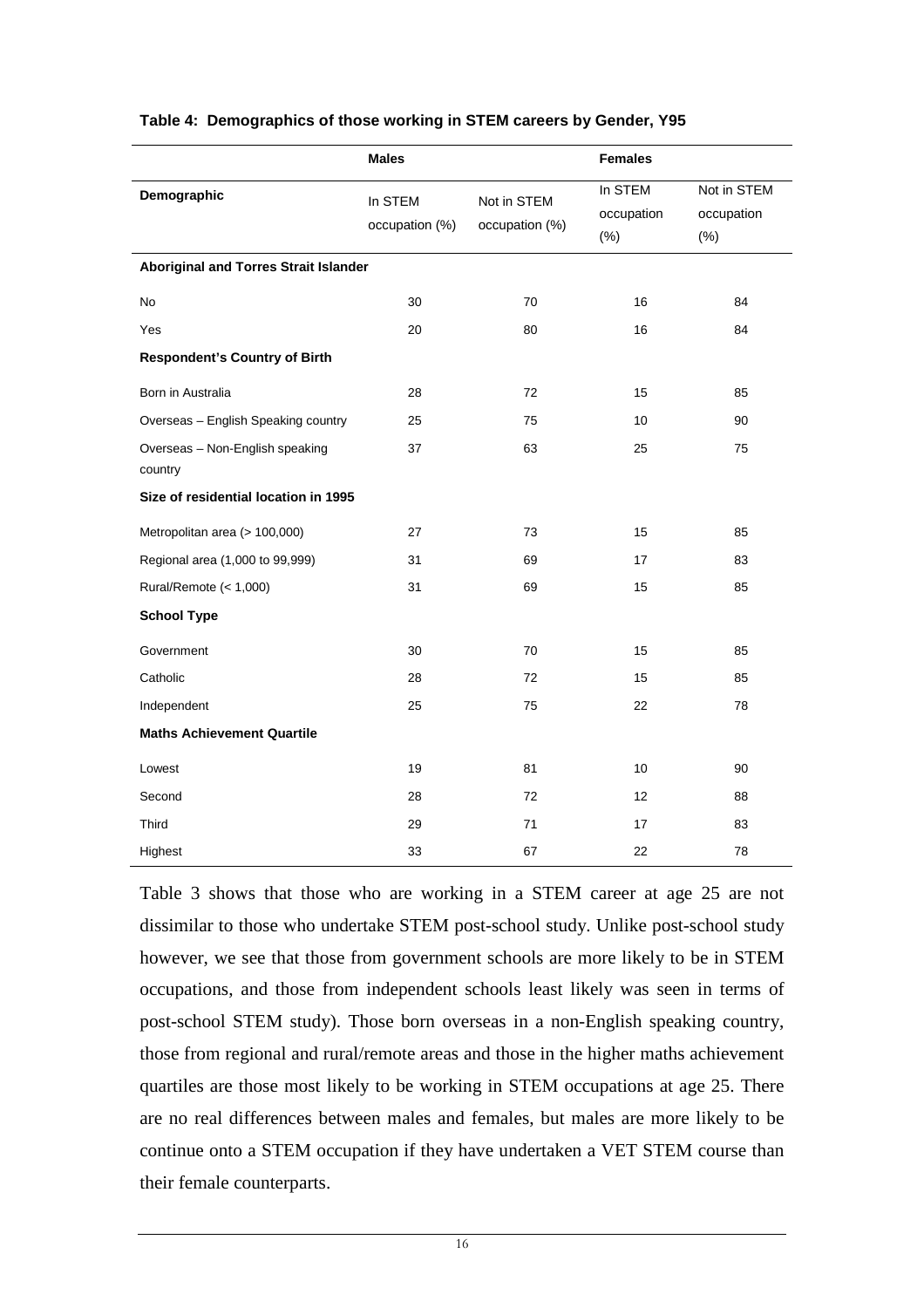The number of individuals NOT working in a STEM occupation who have undertaken a STEM course suggests that undertaking a STEM course may provide a solid foundation to move into other occupational areas. This is particularly evident for females who undertake VET STEM. Alternatively, individuals may complete their course but struggle to find employment in their area, and may undertake further study, or any other possible scenarios. The results may in fact indicate that STEM occupations are indeed vocational. That is, the skills required to work in a STEM occupation must be learnt through a course of study, however, these courses may prepare individuals for a much broader range of occupations than the ones they train for.

Policy needs to be directed at the school level in ensuring that students undertake STEM subjects while at school. Further action also needs to be taken at the point of completion of post-school STEM courses as this is also an area of substantial leakage. Less than 50% of those who complete a STEM course are working in a STEM related occupation. Further research needs to be undertaken to investigate the reasons for this attrition.

#### **Conclusions**

The aim of this paper was to show the VET pathways taken by individuals into STEM occupations, and compare and contrast them with Higher educationucation pathways into STEM careers using the LSAY Y95 cohort. This paper examined the pathways into STEM study and occupations of a group of young people who were first interviewed in 1995. The paper also used the Y03 cohort to investigate the reasons why individuals do or do not study STEM courses in their post school education.

Undertaking Year 12 STEM is by no means a good indication of post-school STEM, particularly for females. We showed that for males who undertook Year 12 STEM, 40% went onto STEM study at the Bachelor degree or higher level and a further 20% undertook VET post-school STEM study. That is approximately 60% of males who did some at least 2 STEM school subjects in Year 12 undertook study in a STEM related area. For females, we showed that there was relatively little difference in the uptake of post school STEM at the Bachelor degree or higher level, but the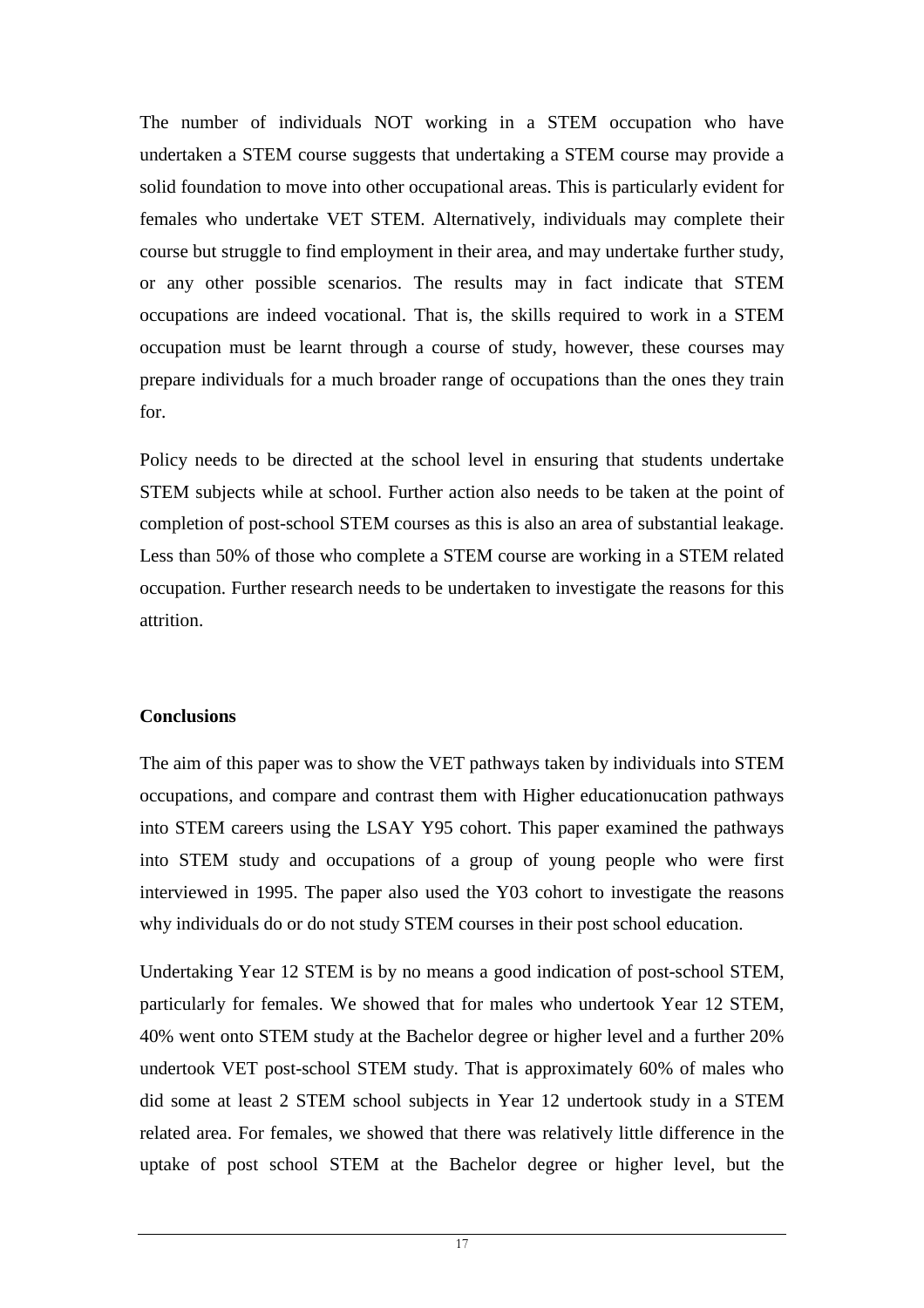undertaking of post-school VET in a STEM area is relatively low (less than 10%). This is most likely due to the nature of STEM courses in VET (licensed trades, engineering areas) which are typically male dominated.

Not doing Year 12 STEM does not exclude individuals from undertaking STEM postschool, however, this is more likely to be at the VET level. Of those who did not undertake at least 2 STEM related subjects in Year 12, only 10% of this group studied STEM at Bachelor or higher level. In terms of VET level courses in STEM, 20% of males and 10% of females (similar proportions to those who undertook Year 12 STEM) studied VET STEM post-school. This is one of the key differences between STEM study in the two education sectors. The entry into Higher educationucation is much more likely to be through a STEM pathway at school.

The next part of the paper identified who was undertaking the different forms of STEM study? There is an even split of males and females undertaking post-school study in STEM at the Higher education. level, however males are much more likely to be undertaking VET STEM (73% vs 27%). Australian born respondent's are much more likely to do both forms of STEM, but if we put them to the side, and consider migrants (place of birth when asked at age 15), overseas born respondent's from countries with a non-English speaking background were more likely to undertake STEM study at Higher education. level. This is not unsurprising given the nature of STEM courses (more technical than reliant of English prose) and is consistent with the higher percentage of non-esb preference for Higher education over VET more generally and is not just restricted to STEM post-school study (Curtis, 2008).

We found that the biggest motivator for an individual to undertake post-school STEM related to the perceived ability to gain employment, being good in STEM subjects, wanted a STEM career and the influence of teachers. In terms of not studying a STEM course, no desire to undertake a STEM career was the single biggest influence for those studying non-STEM subjects post-school. When asked about what would need to change to undertake STEM study, apart from nothing, better marks, and more STEM careers information was highlighted. Education Review (March, 2009) suggests that there is a decline in quality mathematics educator's in Australia. If teachers themselves are failing to understand the concepts and don't have the necessary qualifications in STEM, then they may be ill equipped or unmotivated to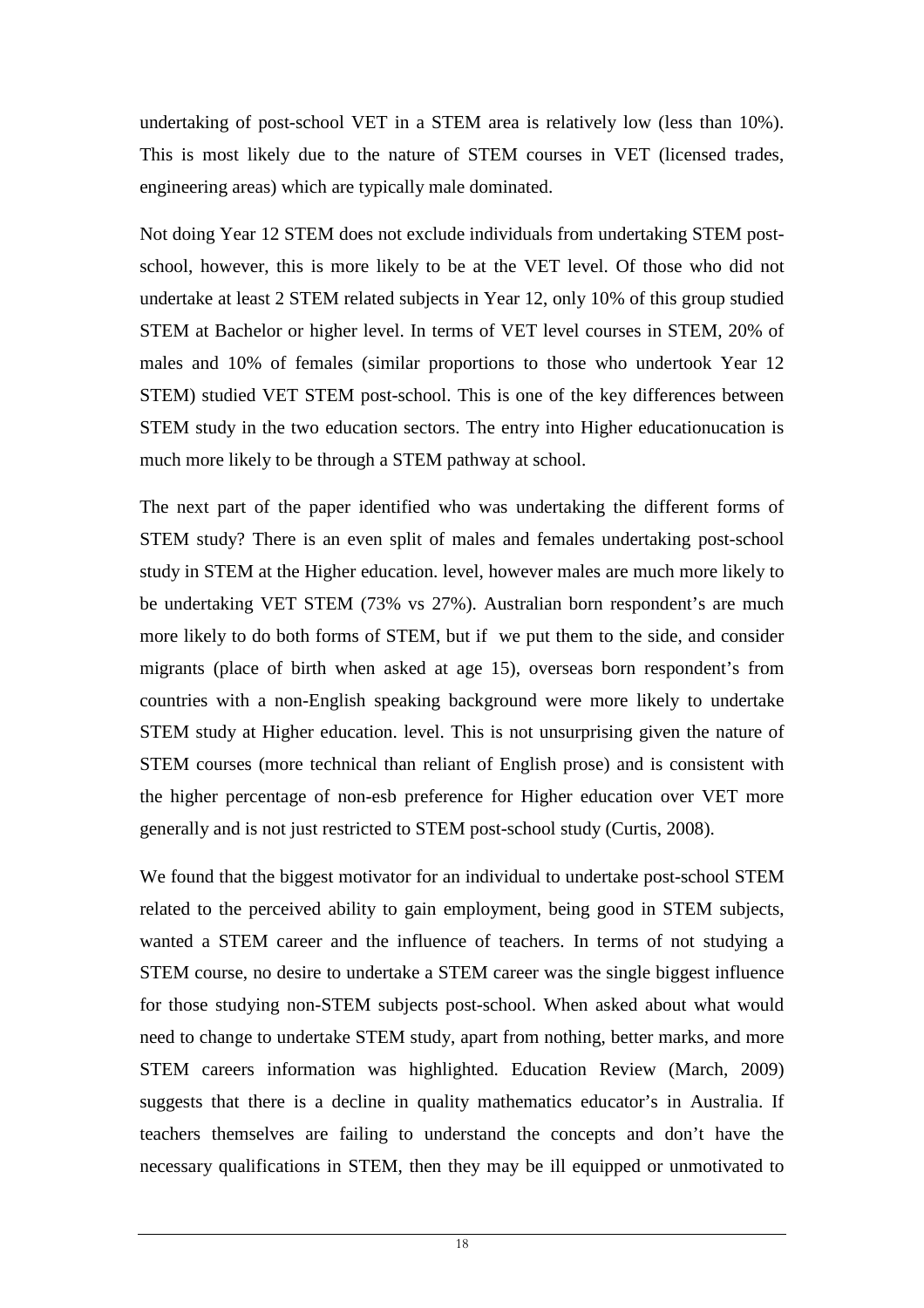teach their students, and inspire them into post-school STEM careers. This is one area where policy can be implemented to have teacher's with the necessary groundings and education in their own STEM fields prior to undertaking teacher training. We have seen some movements in this area recently with the Bradley review including some recommendations to improve the quality of STEM teachers. Further, the Federal Government has recently introduced some initiatives to encourage students to enrol in STEM courses (at Higher education level) and to work in teaching upon course completion, through HECS incentives.

Finally we investigated whether the pathways from STEM courses lead directly into STEM occupations. This is an area of substantial leakage with only 40% of those who undertake STEM at the Bachelor level remaining in a STEM career by the time they are 25. In terms of VET courses, 40% of males remain in a STEM career (which if VET is truly vocational we would expect to be higher), however for females, it is clear that VET courses in STEM are not vocational at all, with only 20% of those who undertake post-school STEM VET courses remaining in a STEM career at age 25. This matches with the results in Karmel (2009) which argues that VET is not vocational (except in a few small areas such as trades) but provides generic employability skills transferrable to a number of different occupations. Our results may also provide the same evidence for STEM courses at Bachelor or higher level. In a policy context, if we are to address the skills shortages of a quality supply of individuals in STEM careers, then the first obvious place is STEM students in school and post-school (both Higher education. and VET) with motivational talks, and information on post-school career options. This leads to further area of potential research: Investigating what the reasons are for not working in their STEM area (for those with STEM qualifications) and why some 50% of STEM graduates (or 80% for female VET STEM) are not working in the area they are trained in?

#### **Acknowledgements**

NCVER acknowledges the financial support of the The Department of Education, Employment and Workplace Relations for the funding of this work.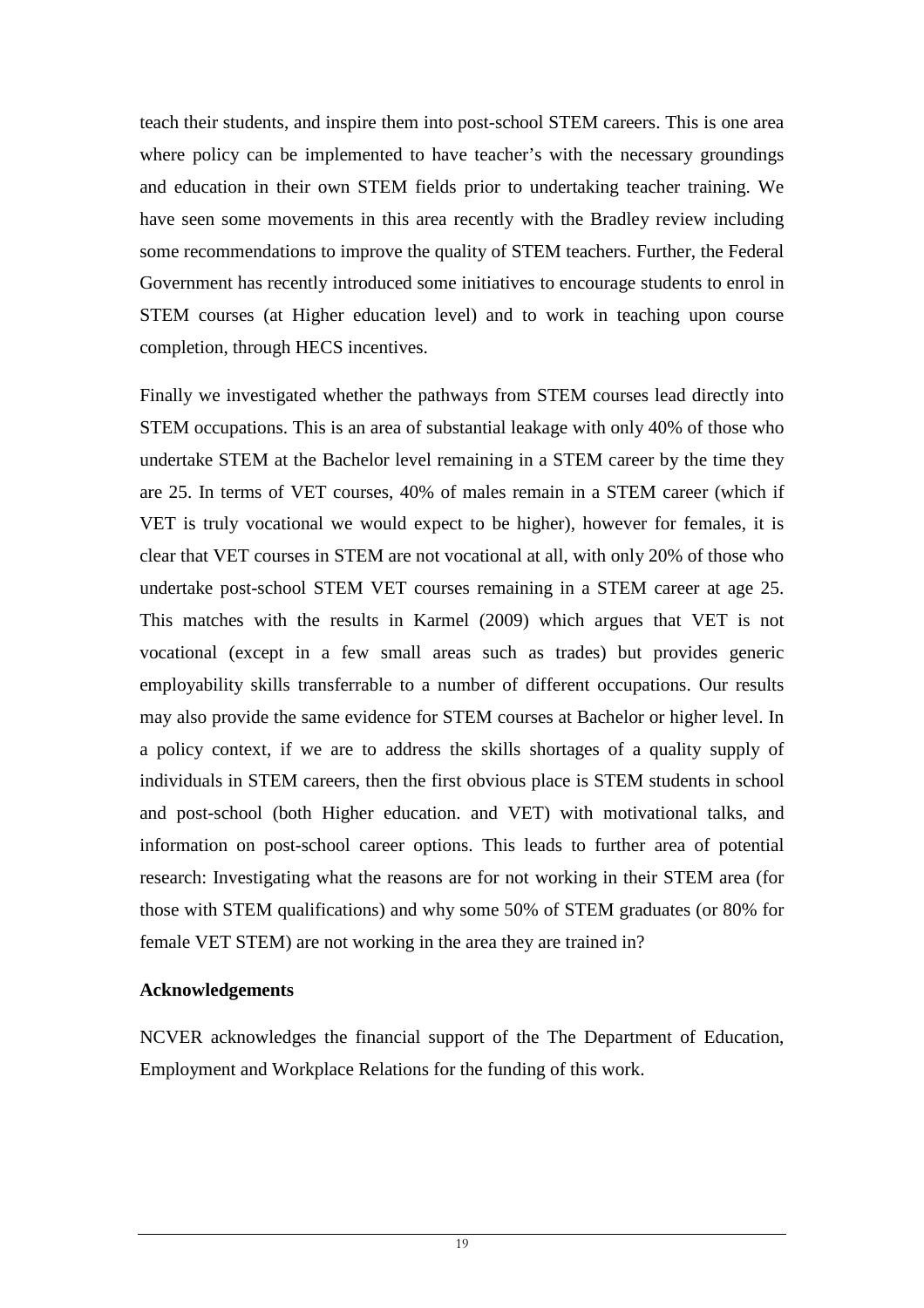#### **References**

- Adamuti-Trache, M, 2006, *Who likes science and why? Individual, family and teacher effects*, University of British Columbia, Canada.
- Ashby, C 2005, *Higher educationucation: Federal science, technology, engineering, and mathematics programs and related trends*, United States Government Accountability Office, viewed June 2008, <http://www.gao.gov/new.items/d06114.pdf>.
- ABS (Australian Bureau of Statistics) 1997, *Australian Standard Classification of Occupations*, Second Edition, cat.no.1220.0, ABS, Canberra.

—— 2001, *Australian Standard Classification of Education*, cat.no.1272.0, ABS, Canberra.

- Anlezark A, Lim P, Semo R and Nguyen N, 2008, *From STEM to leaf: Where are Australia's science, mathematics, engineering and technology (STEM) students heading?*
- www.dest.gov.au/sectors/career\_development/publications\_resources/profiles/documents/STEM\_re port\_OP03890\_100908\_pdf.htm, DEEWR, Canberra (Accessed. March 2009).
- Bradley D, Noonan P, Nugent H, Scales B, 2008 Review of Australian Higher Education , http://www.deewr.gov.au/HigherEducation/Review/Pages/ReviewofAustralianHigherEducationRep ort.aspx, DEEWR, Canberra (Accessed, March 2009)
- Curtis D and McMillan, J., 2008. School non-completers: Profiles and initial destinations, LSAY Research Report 54, ACER, Melbourne.
- Department for Education and Skills 2004, *Report on the science, technology, engineering and maths (STEM) Mapping Review*, Department for Education and Skills, UK.
- Department of Employment and Workplace Relations, *Australian Jobs 2007*, DEWR, Canberra.
- Gillard, J 2008, *Budget: Education revolution 2008–2009*, Commonwealth of Australia, Canberra, viewed June 2008, <http://www.aph.gov.au/budget/2008-

09/content/ministerial\_statements/download/Education.pdf>.

- Karmel, T, Mlotkowski, P, Awodeyi, T 2009, *Is VET vocational? The relevance of training to the occupations of vocational education and training graduates*, NCVER, Adelaide.
- Kuenzi, J, Matthews, C, Mangan, B 2006, *Science, Technology, Engineering, and Mathematics (STEM) education issues and legislative options*, CRS Report for Congress, US.
- Lyon, T 2006, *The puzzle of falling enrolments in physics and chemistry courses: Putting some pieces together*, Research in Science Education, vol.36, no.3, pp.285–311.
- Langen A & Dekkers, H 2005, 'Cross-national differences in participating in tertiary science, technology, engineering and mathematics education', *Comparative Education*, vol.41, no.3, pp.329–350, Radbound University, Netherlands.
- NCVER 2008, *Australian vocational education and training statistics: Students and courses 2007*, NCVER, Adelaide.
- O Keeffe D, 2009, 'Four solutions to maths equation'*, Education Review*, March, pp.1-2.
- Queensland Government, Department of Education, Training and the Arts, 2007, *Towards a 10 year plan for science, technology, engineering and mathematics (STEM) education and skills in Queensland—Discussion paper*, viewed June 2008,

<http://education.qld.gov.au/projects/stemplan/docs/stem-discussion-paper.pdf>.

- Tyson, W, Borman, K, Hanson, M & Lee R, 2006, *Growing STEM students: High school pathways and STEM degree attainment*, paper presented at the annual meeting of the American Sociological Association, Montreal Convention Center, Montreal, Quebec, Canada, Aug 11, 2006, viewed June 2007, <http://www.allacademic.com/meta/p104344\_index.html>.
- Tytler, R 2007, *Re-imagining science education: Engaging students in science for Australia's future*, Australian Council for Educational Research, Melbourne.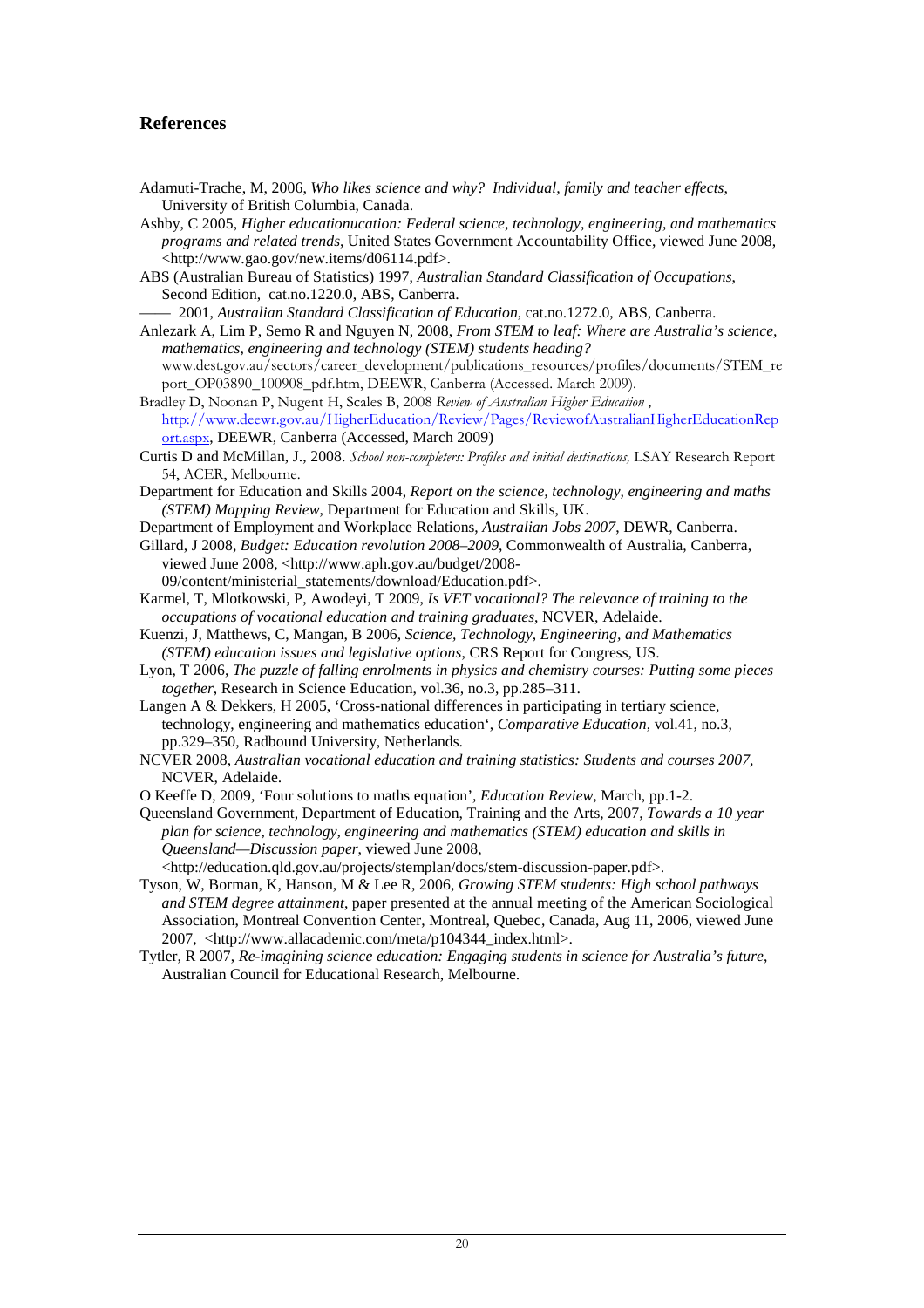## **Appendix A: STEM classifications**

#### **STEM post-school study**

The Australian Standard Classification for Education (ASCED) (ABS 2001) was used for the classification of the post-school qualifications. Whilst not able to explicitly differentiate between qualification levels, it does provide a description of the nature of the course. ASCED is generally hierarchical, with the lower numbered codes within a category classification requiring higher levels of study. In our definitions we have tried to align the commencing post-school STEM study with the types of occupations which are in the STEM field (i.e. aligning ASCO and ASCED).

The following categories were included in our definition of commencing post-school STEM study:

ASCED 01 Natural and physical sciences

All included

ASCED 02 Information technology

All included

ASCED 03 Engineering and related technologies

- $\div$  030000
- $\bullet$  030101 and 030199
- $\bullet$  0303XX
- 0305XX excludes 030507 and 030513
- $\bullet$  030701 and 030703
- $\bullet$  0309XX all
- $\triangleleft$  0311XX all
- $\bullet$  0313XX all
- $\triangleleft$  0315XX all
- $\triangleleft$  0317XX all
- $\bullet$  0399XX all except for 039909 cleaning

ASCED 04 Architecture and building

- $\bullet$  0401XX all
- $\bullet$  0403XX only 040301, 040303, 040305, 040311, 040313, 040327, 040399 included

ASCED 05 Natural and physical sciences

- $\div$  0501XX excludes 050199
- $\triangleleft$  0503XX all
- $\bullet$  0507XX all
- $\star$  050999

ASCED 06 Health

- $\bullet$  0601XX all
- $\triangleleft$  0603XX all
- $\triangleleft$  0605XX all
- $\triangleleft$  0607XX all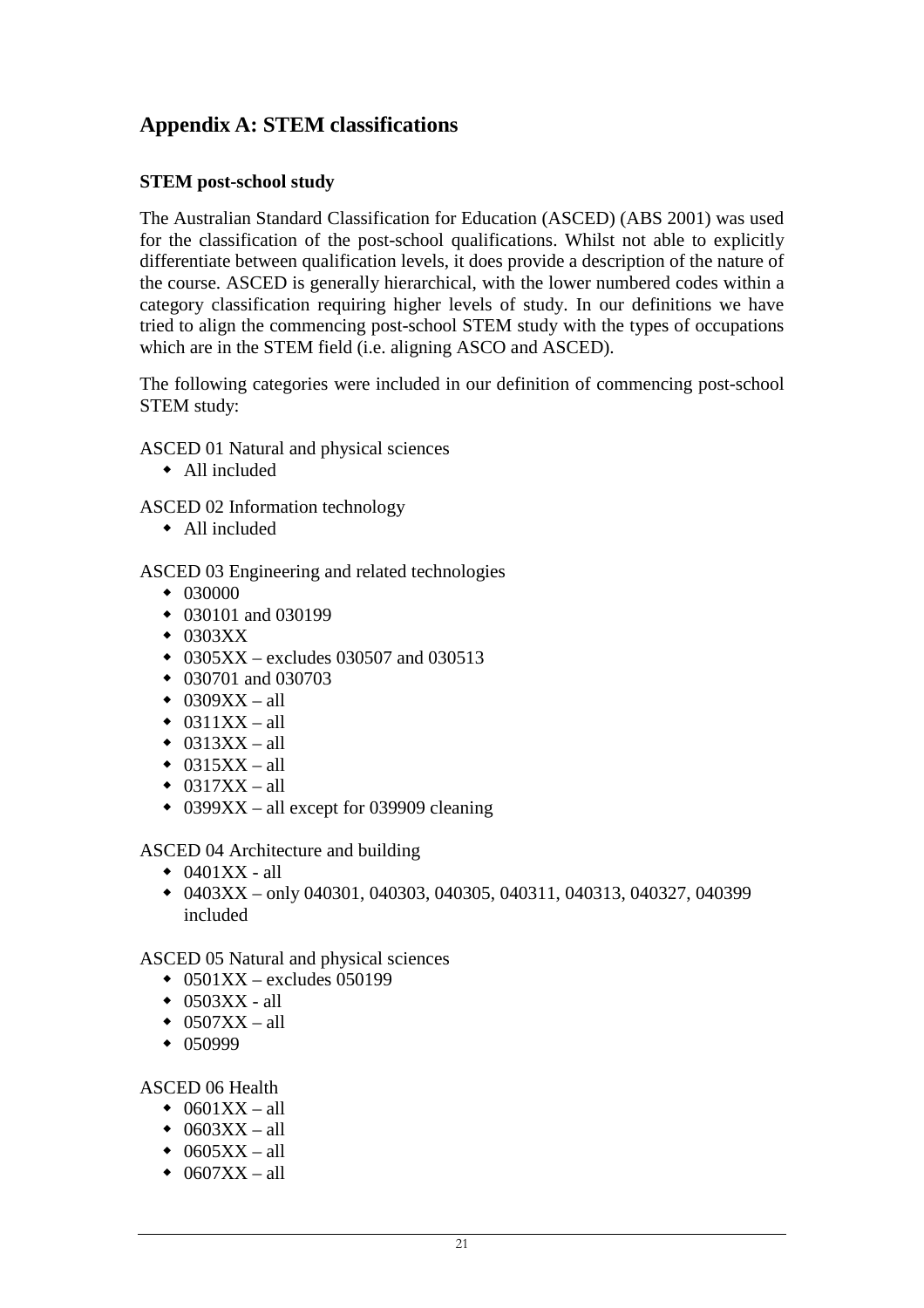- $\bullet$  0609XX all
- $\bullet$  0611XX all
- 061311 and 061399 only
- $\bullet$  0615XX all
- $\bullet$  0617XX excludes 061711 and 061799
- $\triangleleft$  0619XX all
- $\bullet$  0699XX excludes 069907 and 069999

The following ASCED classifications were excluded:

- 07 Education—not able to define specifically whether maths, science, technology or engineering teachers
- 08 Management and commerce—in keeping with not including business and information professionals in the ASCO classifications except of 081103 – Actuaries.
- 09 Society and culture—predominantly arts
- 10 Creative arts
- 11 Food, hospitality and personal services
- 12 Mixed field programs.

#### **STEM occupation**

The ABS standards for classifying occupations were used to define STEM occupations within the relevant year. Each LSAY cohort was asked about their occupational aspirations and destinations. These include the Australian Standard Classification of Occupations (ASCO first edition), Australian Standard Classification of Occupations (ASCO second edition), and the Australian and New Zealand Standard Classification of Occupations (ANZSCO first edition). The focus was on occupations requiring higher skill levels above certificate III level. As an example, the following categories were included in our definition of STEM occupations using the ASCO second edition:

ASCO 1 Manager and Administrator

- $\cdot$  12XX included only 1221, 1222 and 1224
- $13XX included only 1311, 1312, 1313, and 1314$

ASCO 2 Professionals

- $\triangleleft$  21XX all included
- $\bullet$  22XX included 222, 223, and 2293
- $\triangleq$  23XX all included
- $\triangleq$  24XX all excluded
- 25XX included only 2523, 2541 and 2542 Included urban and regional planners (e.g. ASCO 2523)

ASCO 3 Associate professionals

- $\triangleleft$  31XX all
- $\triangleleft$  32XX included 3294 only
- $\triangleleft$  33XX included 3393 only
- $\bullet$  34XX excluded 3421 and 3494